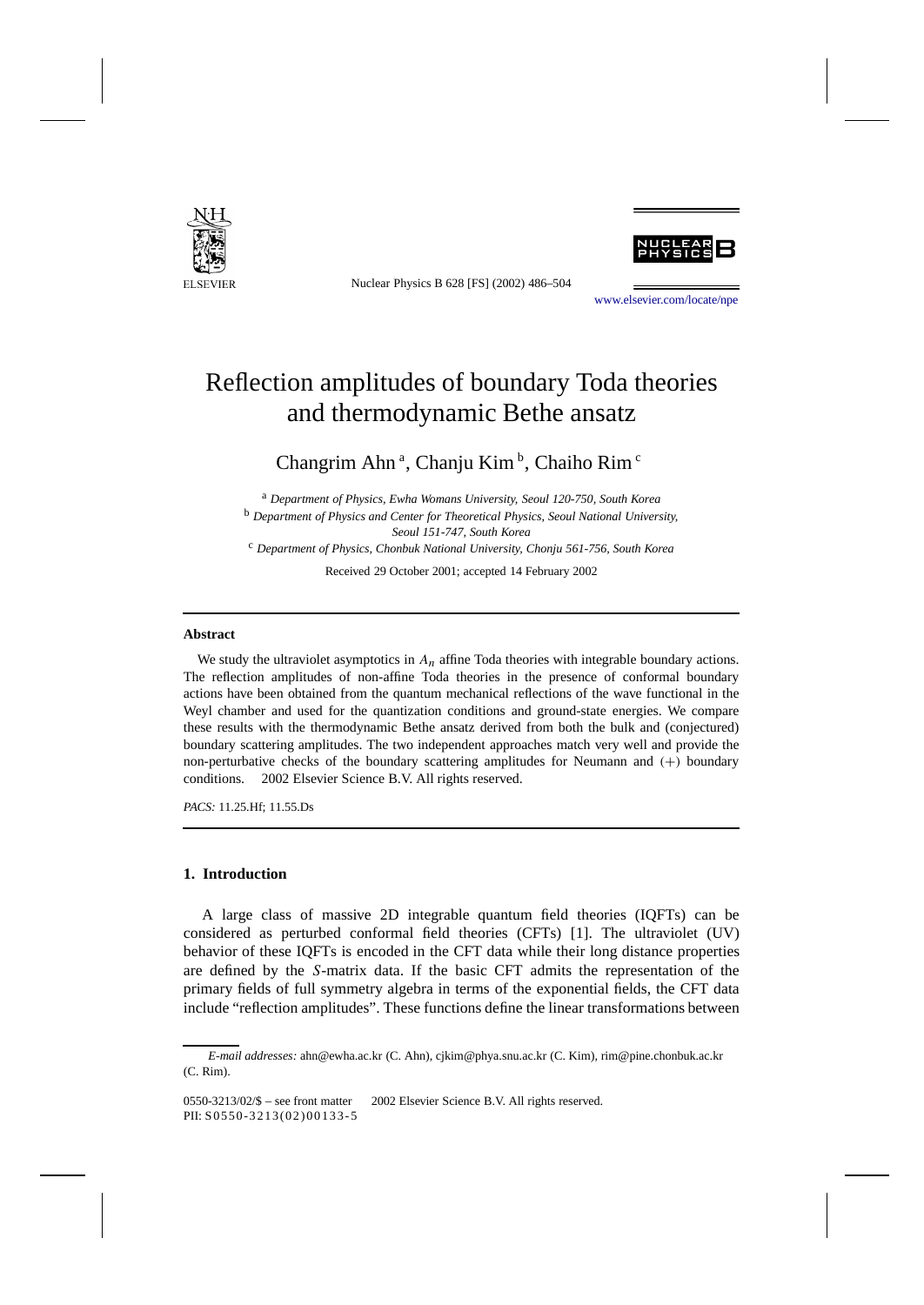different exponential fields, corresponding to the same primary field. Reflection amplitudes play a crucial role for the calculation of the one-point functions [2] as well as for the description of the zero-mode dynamics [3–5] in integrable perturbed CFTs. In particular, the zero-mode dynamics determines the UV asymptotics of the ground state energy  $E(R)$ (or effective central charge  $c_{\text{eff}}(R)$ ) for the system on the circle of size R. The function  $c_{\text{eff}}(R)$  admits in this case the UV series expansion in the inverse powers of  $\log(1/R)$ . The solution of the quantization condition for the vacuum wave function (which can be written in terms of the reflection amplitudes), supplemented with the exact relations between the parameters of the action and the masses of the particles determines all logarithmic terms in this UV expansion.

The effective central charge  $c_{\text{eff}}(R)$  in IQFT can be also calculated independently from the *S*-matrix data using the TBA method [6]. At small *R* its asymptotics can be compared with that following from the CFT data. In the case when the basic CFT is known the agreement of both approaches can be considered as nontrivial test for the *S*-matrix amplitudes in IQFT. The corresponding analysis based on the both approaches was previously done for the sinh-Gordon [3], supersymmetric sinh-Gordon, Bullough–Dodd [4] models, simply-laced affine Toda field theories (ATFTs) [5] and nonsimply-laced ATFTs [7].

In this paper we extend this method to the ATFTs with integrable boundary actions. IQFTs with the integrable boundary actions can also be interpreted as boundary CFTs perturbed by both bulk and boundary operators [8]. The boundary ATFTs are the non-affine Toda theories (NATTs) with boundary perturbed by both bulk and boundary operators associated with the affine roots. These models become increasingly interesting due to their potential applicability to condensed matter systems. For IQFTs with boundary, a new physical quantity called "boundary *S*-matrix"<sup>1</sup> satisfies the boundary Yang–Baxter equations and associated bootstrap equations. These equations determine the boundary *S*-matrices upto CDD-like factors and most cases are without direct relations with the boundary actions. It is an important issue to relate these two informations. Differently from the bulk, even perturbative checks for the boundary *S*-matrices are very complicated because of the half-line geometry. One of our main results in this paper is to provide such non-perturbative confirmation of the proposed boundary *S*-matrices of the *An* ATFTs.

For this purpose, we construct the boundary version of the TBA equations for these models to obtain the ground state energy by generalizing [9] where only one scalar field is considered. The effects of the boundary *S*-matrices are encoded into the fugacity of the TBA equations. To describe the zero-mode dynamics, we obtain the "boundary reflection amplitudes" of the NATTs by considering reflections of the wave functional inside the Weyl chamber. These amplitudes have been rigorously derived in [10] and our result turns out to be exactly the same as these. The quantization conditions and effective central charges of the ATFTs can be obtained from these reflection amplitudes. We show that these two independent results match upto high accuracy for  $A_n$  ATFTs and corresponding boundary actions. While our analysis is valid in the UV region, it is noticed that two results agree well even upto  $R \sim \mathcal{O}(1)$  if exact vacuum energies are considered. There are two contributions

 $<sup>1</sup>$  This object is also called "boundary reflection amplitude" in some literature. Instead we use this terminology</sup> to avoid confusion with the boundary version of reflection amplitude which will be introduced later.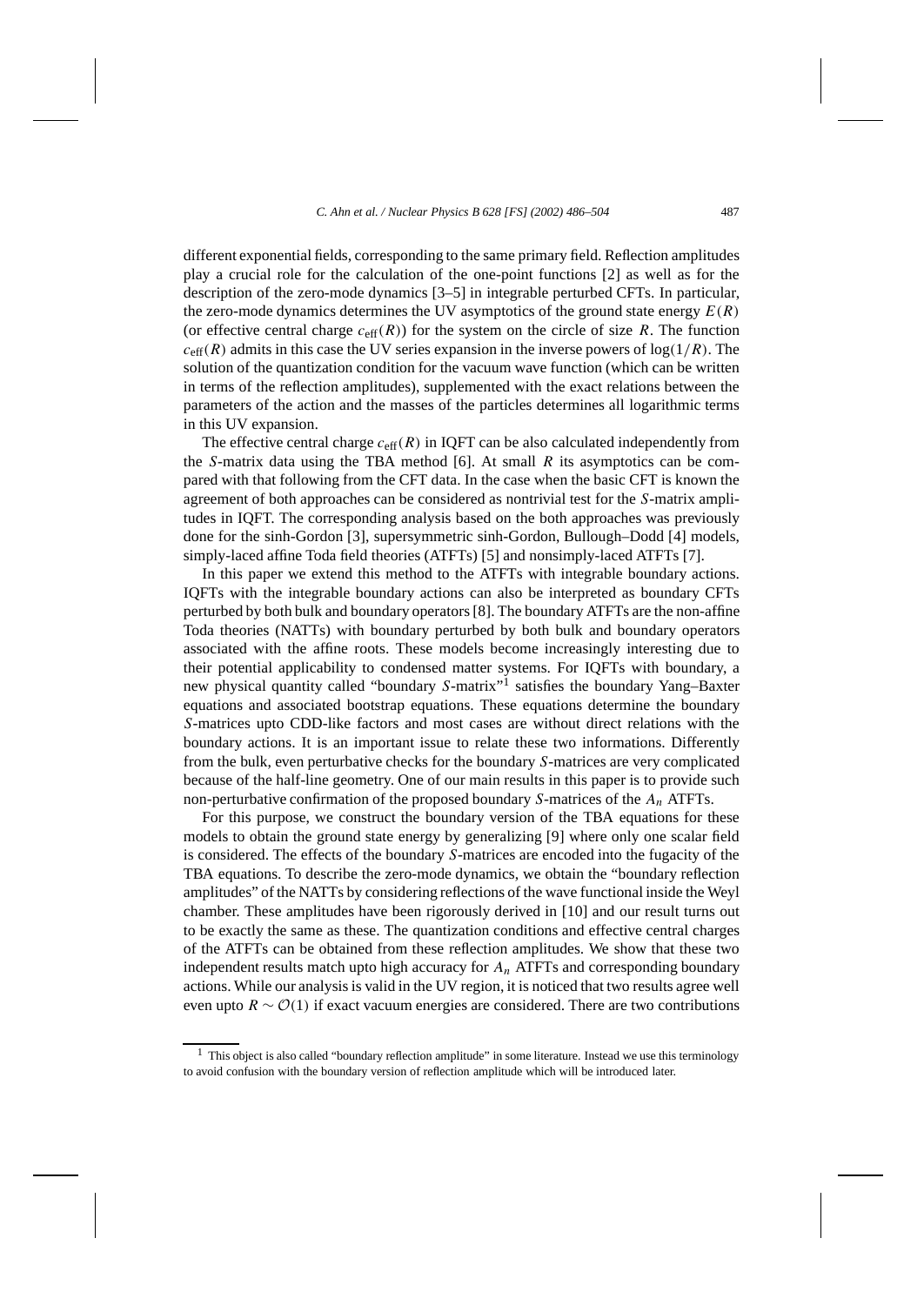to the vacuum energies, one from the bulk term which is proportional to  $R^2$  and the other from the boundary term proportional to *R*, both of which have been analytically obtained and formally related to TBA in [10]. In this paper we confirm these vacuum energies using numerical analysis of the TBA equations accurately upto large *R*.

The rest of the paper is organized as follows. In Section 2 we introduce the simply-laced ATFTs with integrable boundary actions along with the boundary TBA equations based on the bulk and boundary *S*-matrices corresponding to the Neumann and *(*+*)* boundary conditions (see below). In Section 3 we consider *A*<sup>1</sup> NATT, namely, the Liouville field theory (LFT) with boundary, and establish the wave functional description in terms of the boundary reflection amplitude of the LFT with boundary. Using this result, we derive the boundary reflection amplitudes for the simply-laced NATTs. In Section 4 we analyze the quantization conditions and UV asymptotics of ground state energies and effective central charges. We follow closely the cases without boundary considered in [5]. Comparison of these results with numerical solutions of the TBA equations and with the vacuum energies are presented in Section 5. We conclude in Section 6 with open questions and some remarks.

#### **2. Affine Toda theories on a half line**

# *2.1. Integrable actions, bulk and boundary S-matrices*

The ATFTs corresponding to Lie algebra *G* is described by the action

$$
\mathcal{A} = \int d^2x \left[ \frac{1}{8\pi} (\partial_a \varphi)^2 + \mu \sum_{i=0}^r e^{b \mathbf{e}_i \cdot \varphi} \right] + \mu \int dx \sum_{i=0}^r \eta_i e^{b \mathbf{e}_i \cdot \varphi/2}, \tag{1}
$$

where  $e_i$ ,  $i = 1, \ldots, r$  are the simple roots of the Lie algebra *G* of rank *r* and  $-e_0$  is a maximal root satisfying

$$
\mathbf{e}_0 + \sum_{i=1}^r n_i \mathbf{e}_i = 0. \tag{2}
$$

For real *b* the spectrum of these ATFTs consists of *r* particles with the masses  $m_i$  $(i = 1, \ldots, r)$  given by

$$
m_i = \bar{m}v_i, \tag{3}
$$

where

$$
\bar{m}^2 = \frac{1}{2h} \sum_{i=1}^r m_i^2,\tag{4}
$$

and here *h* is Coxeter number and  $v_i^2$  are the eigenvalues of the mass matrix:

$$
M_{ab} = \sum_{i=0}^{r} (\mathbf{e}_i)^a (\mathbf{e}_i)^b.
$$
 (5)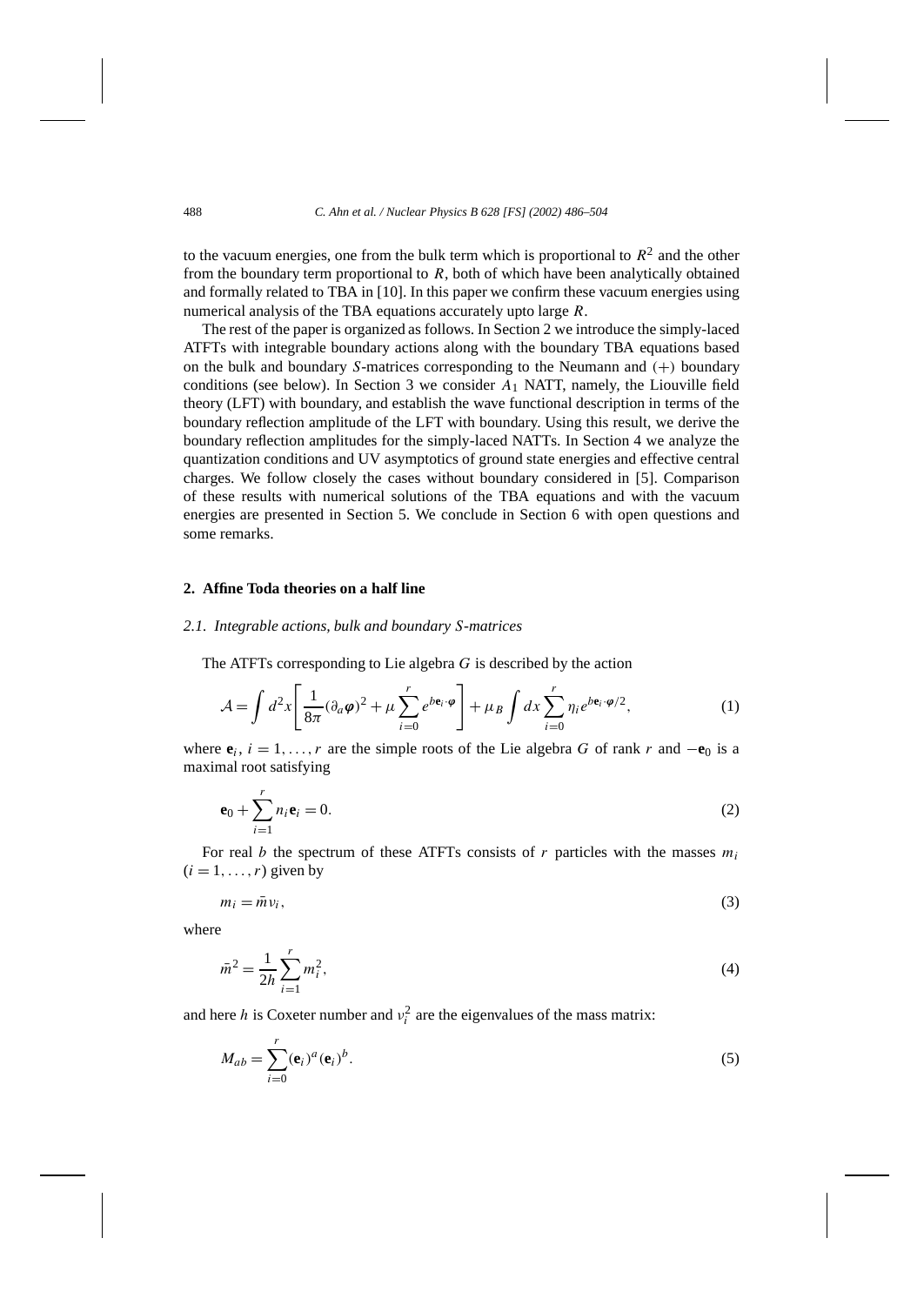The mass– $\mu$  relation is

$$
-\pi \mu \gamma (1+b^2) = \left[ \frac{\bar{m}k(G)\Gamma\left(\frac{1}{(1+b^2)h}\right)\Gamma\left(1+\frac{b^2}{(1+b^2)h}\right)}{2\Gamma(1/h)} \right]^{2(1+b^2)},\tag{6}
$$

where  $\gamma(x) = \frac{\Gamma(x)}{\Gamma(1-x)}$  and

$$
k(G) = \left(\prod_{i=1}^{r} n_i^{n_i}\right)^{1/2h},\tag{7}
$$

with  $n_i$  defined in Eq. (2).

The scattering amplitudes of the ATFTs are factorized into the two-particle bulk *S*-matrices. From the bootstrap relations, crossing symmetry, and unitarity, the *S*-matrix between the particles  $m_i$  and  $m_j$  are given by [11,12]:

$$
S_{ij}(\theta) = \exp(-i\delta_{ij}(\theta)),
$$
\n(8)

where

$$
\delta_{ij}(\theta) = \int_{0}^{\infty} \frac{dt}{t} \left[ 8 \sinh\left(\frac{\pi B t}{h}\right) \sinh\left(\frac{\pi (1 - B)t}{h}\right) \left(2 \cosh\frac{\pi t}{h} - \mathbf{I}\right)^{-1}_{ij} - 2\delta_{ij} \right] \sin(\theta t),
$$

where **I** is the incident matrix defined by  $I_{ij} = 2\delta_{ij} - e_i \cdot e_j$  and with

$$
B = \frac{b^2}{1 + b^2}.\tag{9}
$$

The second term in (1) is the boundary action which preserves the integrability. The boundary parameter  $\mu_B$  should be fixed completely to have conserved charges [13,14]

$$
\mu_B^2 = \frac{\mu}{2} \cot \left(\frac{\pi b^2}{2}\right) \tag{10}
$$

with discrete parameter

$$
\eta_i = 1, -1, 0. \tag{11}
$$

Only exception is the *A*1-ATFT, namely the sinh-Gordon model, which include two continuous free parameters on boundary. These extra parameters introduce additional complicacy in the analysis [15] and will not be considered here.

With the integrable boundary actions, the boundary *S*-matrices should satisfy the boundary Yang–Baxter equations and boundary bootstrap relations [16,17] along with boundary crossing-unitarity relation [8]. With diagonal bulk *S*-matrices of the ATFTs, these relations can determine the boundary *S*-matrices only upto CDD factors. This CDD ambiguity is more serious for the IQFTs with boundary. While the bulk *S*-matrices can be checked both perturbatively and nonperturbatively, the boundary *S*-matrices is difficult to check perturbatively due to the presence of boundary [18], not to mention non-perturbative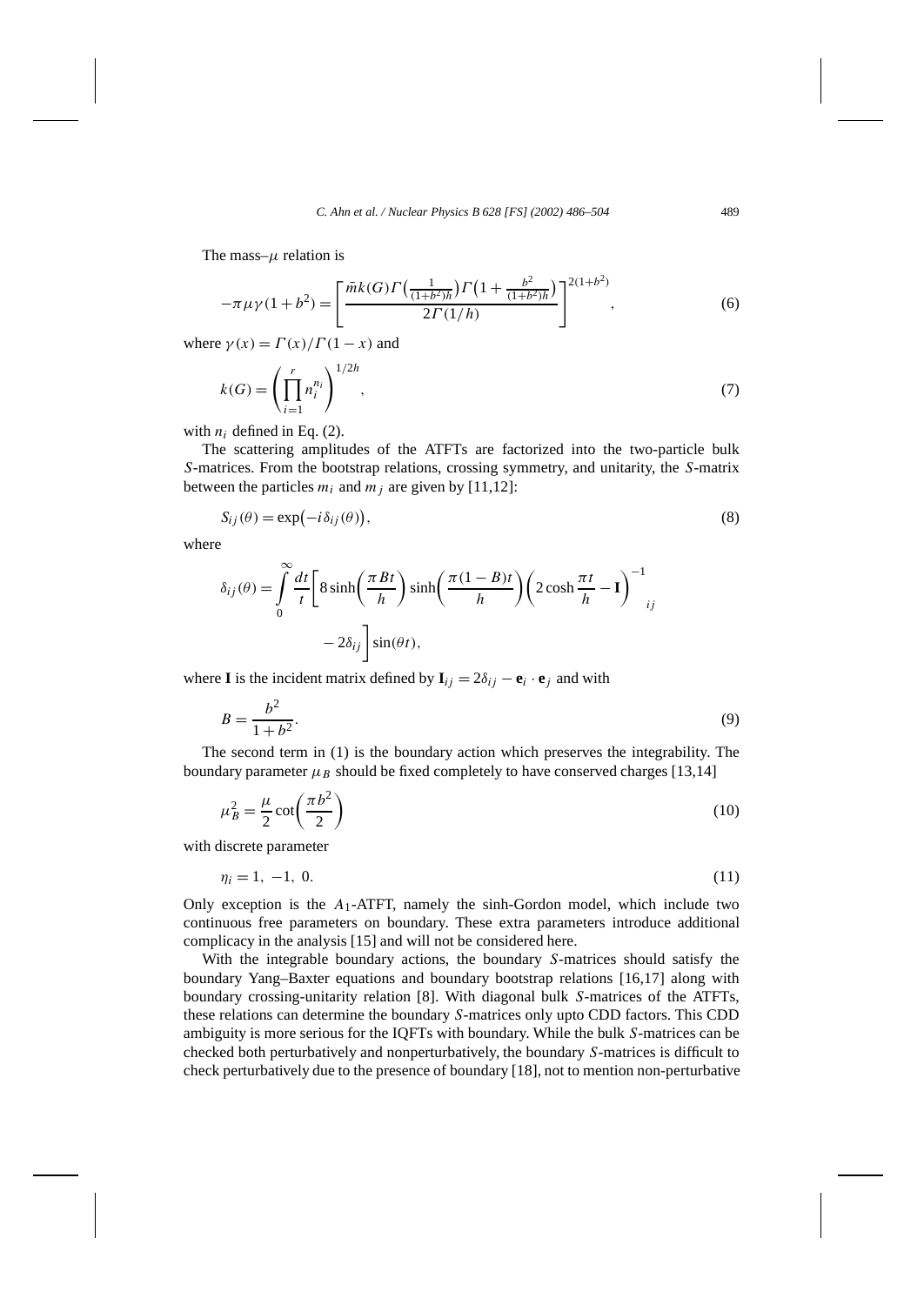checks. In addition, there is no clear relations between the boundary actions and specific CDD factors to be chosen. So far, only a few boundary *S*-matrices have been associated with combinations of the discrete possibilities Eq. (11). In this paper we will consider only the simplest case where all the parameters  $\eta_i = +1$  denoted by  $(+)$  boundary condition (BC) and the Neumann (free) BC denoted by  $(f)$  with all  $\eta_i = 0$ , which is conjectured to be a dual  $(b \rightarrow 1/b)$  of  $(+)$  [19]. We will impose the two BCs  $(+)$  and  $(f)$  independently on both boundaries of the strip. These are the cases without boundary bound states where the standard "ground state" TBA should work.

For  $A_{n-1}^{(1)}$  ATFTs, the boundary *S*-matrices  $R_j(\theta)$  for the (+) BCs are given by [13]

$$
R_j^{(+)}(b,\theta) = \prod_{a=1}^j [a-1][a-n][-a+B][-a-n+1-B],
$$
  

$$
j = 1, ..., n-1
$$
 (12)

where

$$
[x] = \frac{\sinh(\theta/2 + i\pi x/2h)}{\sinh(\theta/2 - i\pi x/2h)}.
$$
\n(13)

The boundary *S*-matrices for the free BCs are conjectured to be dual transform of the *(*+*)* BCs, namely,

$$
R_j^{(f)}(b,\theta) = R_j^{(+)}(1/b,\theta). \tag{14}
$$

We will consider only the *A*-type ATFTs to avoid extra complicacy arising from ambiguous CDD factors for *D*- and *E*-type ATFTs.

## *2.2. Boundary TBA*

TBA equations are constructed in the rectangle with each size *R* and *L*. The free energy given by scattering theories defined on the space with infinite size *L* and imaginary time  $R = 1/T$  ("*R*-channel") is compared with the opposite case where the Casimir energy  $E_0(R)$  is obtained as a function of finite spatial size *R* while the time *L* ("*L*-channel") goes to  $\infty$ . With periodic BCs, the opposite case of *L* finite and  $R \to \infty$  does not raise any new problem since it is identical to the above by just interchanging *R* and *L*.

In the presence of boundaries where specific integrable BCs are imposed, these two cases have totally different meanings because one of the size, say *R*, should denote the width between two sides where the BCs are imposed [9]. (See also [20].) Now consider the former case. In the *R*-channel, the thermodynamic functions are defined by the scattering theories with "fugacity" where the boundary states act as creating/annihilating sources of particle pairs with certain probabilities which are determined by the boundary *S*-matrices. The physical quantity generated by the TBA is the Casimir energy  $E_0^{\alpha\beta}(R)$  which depends on the specific BCs  $(\alpha)$  and  $(\beta)$ . The Casimir energy is related to the effective central charges of the underlying CFTs. In opposite case of  $R \to \infty$ , the thermodynamic analysis generates the boundary entropy instead.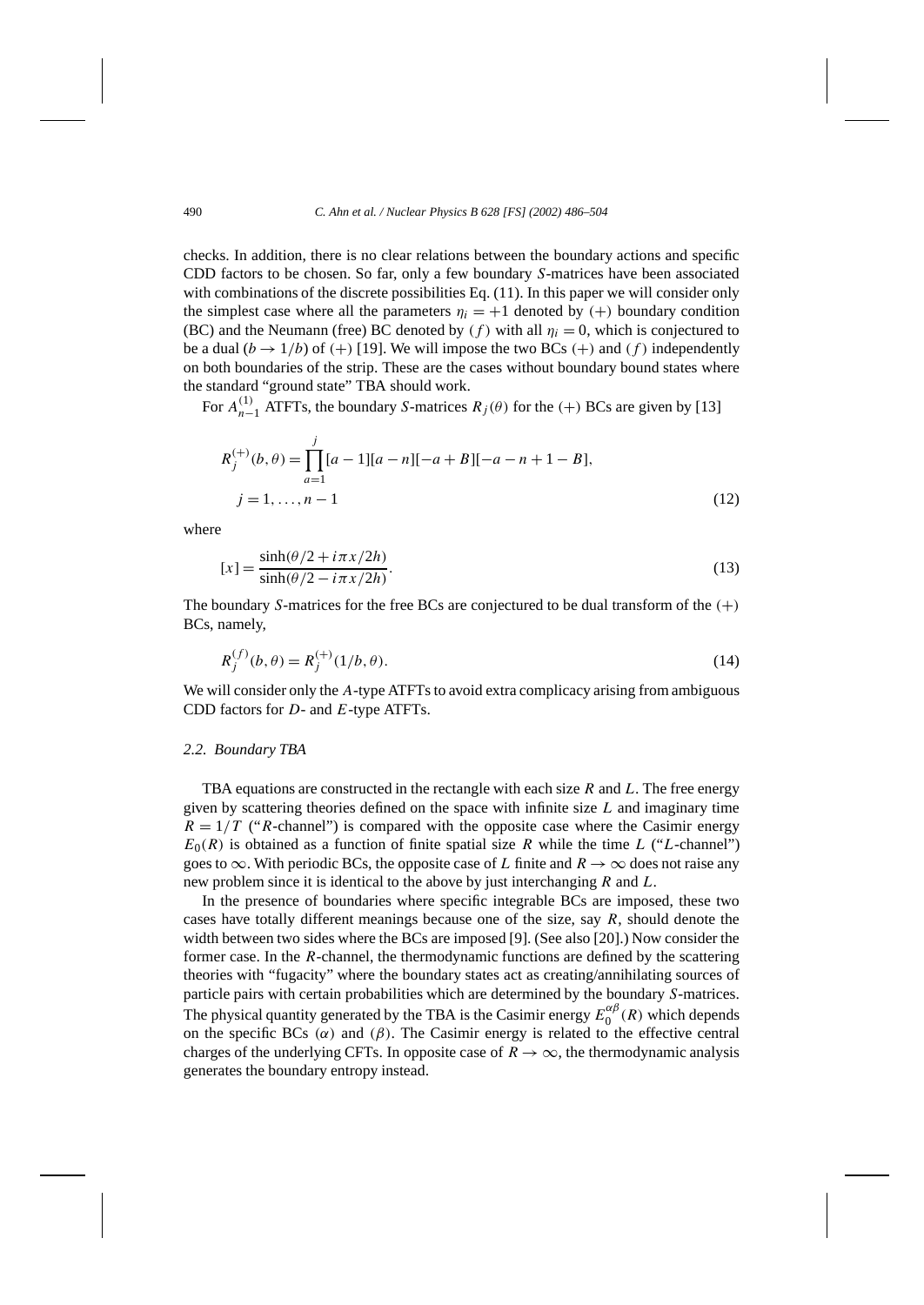For the irrational CFTs like the NATTs, it is quite difficult to define conformal boundary states and associated boundary entropies. Therefore, we will concentrate on the former case of  $L \to \infty$  with finite R in which the boundary TBA generates the effective central charge.

Following the formalism of [9], we can derive the TBA equations straightforwardly because the boundary ATFTs are purely diagonal scattering theories. The TBA equations for the ATFTs are given by  $(i = 1, ..., r)$ 

$$
2m_i R \cosh \theta = \epsilon_i(\theta) + \sum_{j=1}^r \int_{-\infty}^{\infty} \varphi_{ij}(\theta - \theta') \log(1 + \lambda_j^{(\alpha \beta)}(\theta') e^{-\epsilon_j(\theta')} ) \frac{d\theta'}{2\pi},
$$
(15)

where  $\varphi_{ij}$  is the kernel which is equal to the logarithmic derivative of the *S*-matrix  $S_{ij}(\theta)$ in Eq. (8)

$$
\varphi_{ij}(\theta) = -i \frac{d}{d\theta} \log S_{ij}(\theta) = \delta'_{ij}(\theta)
$$

and

$$
\lambda_j^{(\alpha\beta)}(\theta) = R_j^{(\alpha)}\left(\theta + \frac{i\pi}{2}\right)R_j^{(\beta)}\left(-\theta + \frac{i\pi}{2}\right),\tag{16}
$$

where  $(\alpha)$  and  $(\beta)$  refer to the integrable BCs either  $(+)$  or  $(f)$ .

The 'pseudo-energies'  $\epsilon_i(\theta, R)$  give the scaling function of the effective central charge

$$
c_{\text{eff}}(R) = \sum_{i=1}^{r} \frac{6Rm_i}{\pi^2} \int \cosh\theta \log\left(1 + \lambda_i^{(\alpha\beta)}(\theta)e^{-\epsilon_i(\theta)}\right) d\theta. \tag{17}
$$

We compute the effective central charges for the simply-laced *An* ATFTs with the BCs on both boundaries  $(++), (+f), (f+),$  and  $(ff)$  and compare with the UV asymptotics determined by the reflection amplitudes which will be derived in the next section. This provides nonperturbative check for the boundary *S*-matrices conjectured in the literature.

# **3. Reflections of quantum mechanical waves**

In this section we will follow the same logical step as the NATTs without boundary in [5] to derive the "boundary reflection amplitudes" of the boundary NATTs.

# *3.1. Boundary Liouville theory*

We start with the LFT with boundary whose action is given by

$$
A_{\text{Liouv}} = \int_{y_1 \leq y \leq y_2} \left( \frac{1}{4\pi} (\partial_a \phi)^2 + \mu e^{2b\phi} \right) d^2 x + \mu_B^{(1)} \int e^{b\phi_B(y_1)} dx + \mu_B^{(2)} \int e^{b\phi_B(y_2)} dx.
$$
 (18)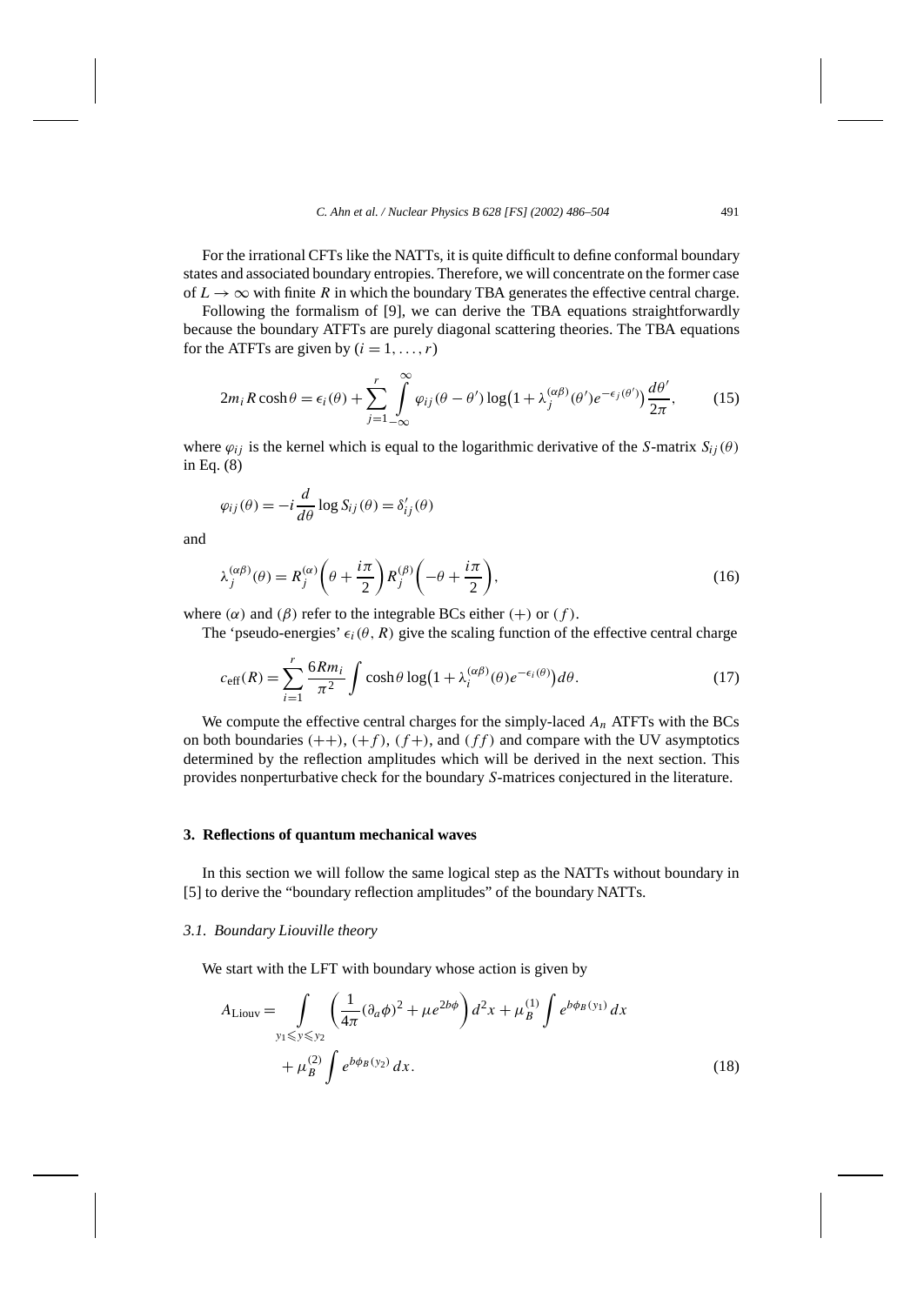The "boundary reflection amplitude" of the LFT relating a conjugate pair of boundary operators  $V_\beta \equiv \exp \beta \varphi_B$  and  $V_{Q-\beta}$  of the same dimension (with  $Q = b + 1/b$ ) are defined by

$$
\langle V_{\beta}(x)V_{\alpha_1}(x_1)\cdots\rangle = d(\beta|s_1,s_2)\langle V_{Q-\beta}(x)V_{\alpha_1}(x_1)\cdots\rangle,
$$
\n(19)

where the parameter *s* is given by

$$
\cosh^2(\pi bs) = \frac{\mu_B^2}{\mu} \sin(\pi b^2). \tag{20}
$$

It is more convenient to use a real variable *P* defined by  $\beta = Q/2 + iP$  and define

$$
S_B(P|s_1, s_2) = d(Q/2 + i P|s_1, s_2)
$$
\n(21)

since the reflection  $\beta \to Q - \beta$  corresponds to  $P \to -P$  in this parametrization so that the "reflection" has a physical meaning in this parameter space. This quantity has been obtained by functional relations and boundary degenerate operators in [14] as follows:

$$
S_B(P|s_1, s_2) = \left(\pi \mu \gamma \left(b^2\right) b^{2-2b^2}\right)^{-i P/b} \frac{G_B(-P|s_1, s_2)}{G_B(P|s_1, s_2)},\tag{22}
$$

where

$$
G_B(P|s_1, s_2) = G(2iP)\frac{G(Q/2 - iP - i(s_1 - s_2)/2)G(Q/2 - iP + i(s_1 - s_2)/2)}{G(Q/2 + iP - i(s_1 + s_2)/2)G(Q/2 - iP + i(s_1 + s_2)/2)}.
$$

Here the function  $G(x)$  is explicitly defined as

$$
\log G(x) = \int_{0}^{\infty} \frac{dt}{t} \left[ \frac{e^{-Qt/2} - e^{-xt}}{(1 - e^{-bt})(1 - e^{-t/b})} + \frac{(Q/2 - x)^2}{2} e^{-t} + \frac{Q/2 - x}{t} \right].
$$
 (23)

One can expand the scalar field in terms of zero-mode and oscillator modes

$$
\varphi(x) = \varphi_0 - \mathcal{P}(z - \bar{z}) + \sum_{n \neq 0} \left( \frac{i a_n}{n} e^{i n z} + \frac{i \bar{a}_n}{n} e^{-i n \bar{z}} \right)
$$
(24)

in the limit of  $\varphi_0 \to -\infty$  where the interaction terms vanish. Boundary condition imposes a constraint  $a_n = \bar{a}_n$ . Then, a primary field  $V_\beta$  can be described in the  $b \to 0$  limit by a wave functional

$$
\Psi_P[\varphi(x)] \sim \Psi_P(\varphi_0) \otimes |0\rangle \tag{25}
$$

satisfying the Liouville–Schrödinger equation:

$$
\left[\frac{1}{24} - \nabla_{\varphi_0}^2 + \pi \mu e^{2b\varphi_0} + \mu_B e^{b\varphi_0}\right] \Psi_P(\varphi_0) = E_0 \Psi_P(\varphi_0),\tag{26}
$$

where  $E_0$  is the ground-state energy

$$
E_0 = -\frac{1}{24} + P^2 \tag{27}
$$

and  $\mu_B = \mu_B^{(1)} + \mu_B^{(2)}$ .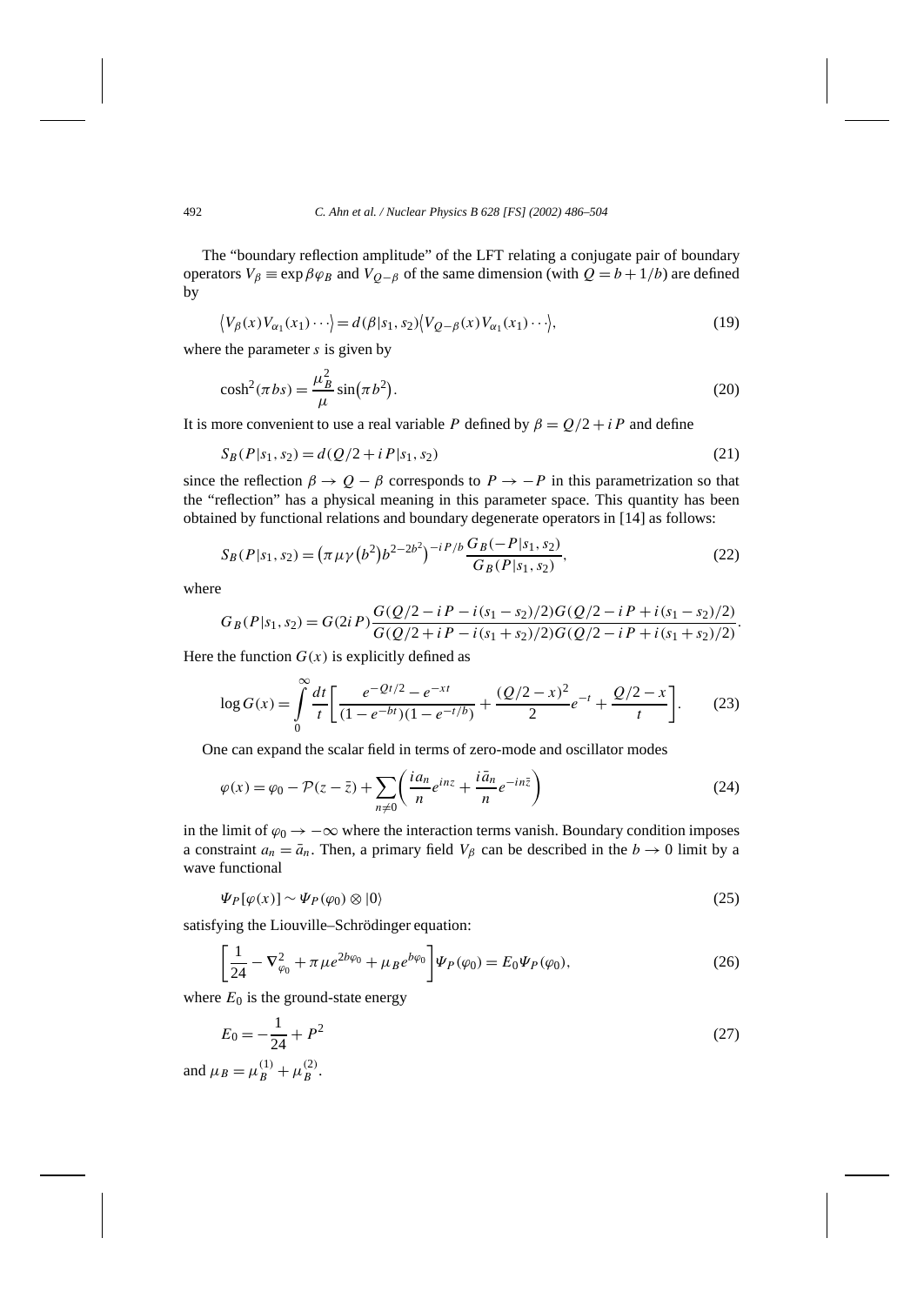This interpretation of the "boundary reflection amplitude" as quantum mechanical amplitude of the zero-mode wave function reflected off from the exponential potential wall can be confirmed by solving the Schrödinger equation. The solution is written in terms of confluent hypergeometric function

$$
\Psi_P(\varphi_0) = N z^{\nu} e^{-z/2} \bigg[ \frac{M(C, D, z)}{\Gamma(1 + C - D)\Gamma(D)} - z^{1 - D} \frac{M(1 + C - D, 2 - D, z)}{\Gamma(C)\Gamma(2 - D)} \bigg], \tag{28}
$$

where *N* is a normalization constant,  $M(C, D, z) = 1F_1(C, D, z)$  is the Kummer function and

$$
v = \frac{iP}{b}
$$
,  $z = \frac{2\sqrt{\pi\mu}}{b}e^{b\phi_0}$ ,  $C = \frac{1}{2} + \frac{\mu_B}{2\sqrt{\pi\mu b^2}} + \frac{iP}{b}$ ,  $D = 1 + \frac{2iP}{b}$ .

In the limit of  $\varphi_0 \to -\infty$ , the wave functional behaves like

$$
\Psi_P(\varphi_0) \sim e^{iP\varphi_0} + \widetilde{S}_B(P)e^{-iP\varphi_0},\tag{29}
$$

where

$$
\widetilde{S}_B(P) = \left(\frac{4\pi\mu}{b^2}\right)^{-iP/b} \frac{\Gamma\left(\frac{1}{2} + \frac{\mu_B}{2b\sqrt{\pi\mu}} - \frac{iP}{b}\right)\Gamma\left(\frac{2iP}{b}\right)}{\Gamma\left(\frac{1}{2} + \frac{\mu_B}{2b\sqrt{\pi\mu}} + \frac{iP}{b}\right)\Gamma\left(-\frac{2iP}{b}\right)}.
$$
\n(30)

This  $\widetilde{S}_B(P)$  indeed reproduces the reflection amplitude  $S_B(P|S_1, S_2)$  in Eq. (22) as  $b \to 0$ . For generic value of *b* we will use  $S_B(P|S_1, S_2)$  as the quantum mechanical reflection amplitude.

# *3.2. Non-affine Toda theories*

Now we generalize the result on the boundary LFT to the NATTs. The actions of these models can be obtained by removing the affine terms associated with  $e_0$  from those of the ATFTs (1). In the presence of boundary, the primary fields of the NATTs can be described by the wave functionals  $\Psi[\varphi(x)]$  whose asymptotic behaviours are described by the wave functions of the zero-modes. The zero-modes of the fields  $\varphi(x)$  are defined as:

$$
\varphi_0 = \int_0^\pi \varphi(x) \frac{dy}{\pi}.
$$
\n(31)

Here we consider the NATT on an infinite strip of width  $\pi$  with coordinate x along the strip playing the role of imaginary time. In the asymptotic region where the potential terms in the NATT action become negligible  $(\mathbf{e}_i \cdot \boldsymbol{\varphi}_0 \to -\infty$  for all *i*), the fields can be expanded in terms of free field operators **a***<sup>n</sup>*

$$
\varphi(x) = \varphi_0 - \mathcal{P}(z - \bar{z}) + \sum_{n \neq 0} \left( \frac{i \mathbf{a}_n}{n} e^{i n z} + \frac{i \bar{\mathbf{a}}_n}{n} e^{-i n \bar{z}} \right),\tag{32}
$$

where  $\mathcal{P} = -i \nabla_{\varphi_0}$  is the conjugate momentum of  $\varphi_0$ .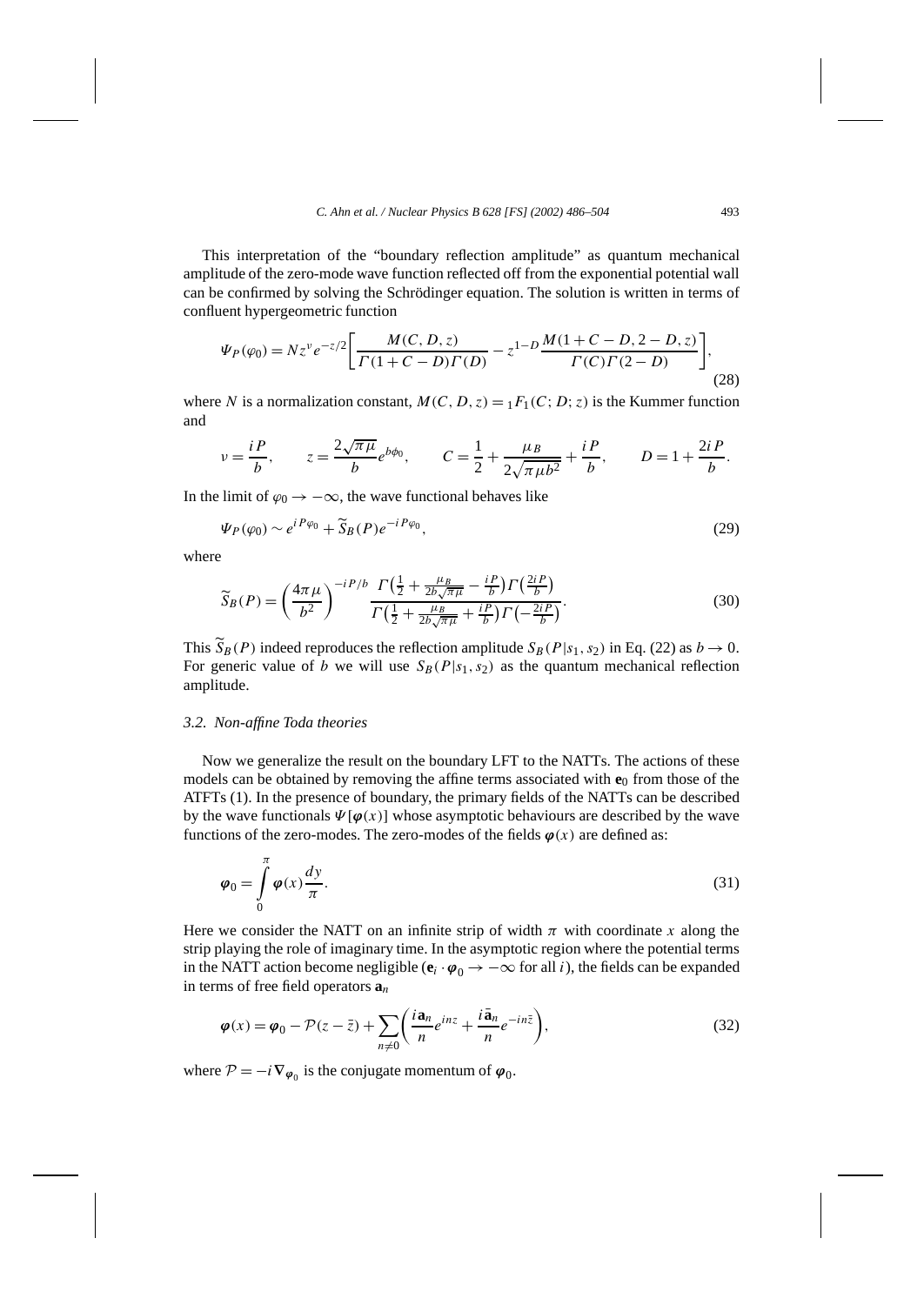In this region any state of the NATT can be decomposed into a direct product of two parts, namely, a wave function of the zero-modes and a state in Fock space generated by the operators  $\mathbf{a}_n$ . The physical states should satisfy the constraint equations

$$
(\mathbf{a}_n - \bar{\mathbf{a}}_n)|s\rangle = 0. \tag{33}
$$

In particular, the wave functional corresponding to the primary state can be expressed as a direct product of a wave function of the zero-modes  $\varphi_0$  and Fock vacuum:

$$
\Psi_{\mathbf{P}}[\varphi(x)] \sim \Psi_{\mathbf{P}}(\varphi_0) \otimes |0\rangle, \tag{34}
$$

where the wave function  $\Psi_{\mathbf{P}}(\varphi_0)$  in this asymptotic region is a superposition of plane waves with momenta *s*ˆ**P**.

The reflection amplitudes of the NATT defined in the previous section can be interpreted as those for the wave function of the zero-modes in the presence of potential walls. This can be understood most clearly in the semiclassical limit  $b \rightarrow 0$  where one can neglect the operators  $\mathbf{a}_n$  even for significant values of the parameter  $\mu$ . The full quantum effect can be implemented simply by introducing the exact reflection amplitudes which take into account also non-zero-mode contributions. The resulting Schrödinger equation is given by

$$
\left[\frac{r}{24} - 2\mathbf{\nabla}_{\boldsymbol{\varphi}_0}^2 + \mu \pi \sum_{i=1}^r e^{b\mathbf{e}_i \cdot \boldsymbol{\varphi}_0} + \mu \sum_{i=1}^r A_i e^{b\mathbf{e}_i \cdot \boldsymbol{\varphi}_0/2}\right] \Psi_{\mathbf{P}}(\boldsymbol{\varphi}_0) = E_0 \Psi_{\mathbf{P}}(\boldsymbol{\varphi}_0)
$$
(35)

with the ground state energy

$$
E_0 = -\frac{r}{24} + 2\mathbf{P}^2. \tag{36}
$$

Here the momentum  $P$  is any continuous real vector. The effective central charge can be obtained from Eq. (36) where **P**<sup>2</sup> takes the minimal possible value for the perturbed theory. Since only asymptotic form of the wave function matters, we can derive the reflection amplitudes in the same way as the ATFTs without boundary [5].

In the UV limit where  $\mu$ ,  $\mu$ <sub>B</sub>  $\rightarrow$  0, the potential vanishes almost everywhere except for the values of  $\varphi_0$  where some of exponential terms in the potential become large enough to overcome the small value of  $\mu$ . In this case, each exponential term  $e^{b\mathbf{e}_i \cdot \mathbf{\varphi}_0}$  in the interaction represent a wall with **e***<sup>i</sup>* being its normal vector. If we consider the behaviour of a wave function near a wall normal to  $e_i$  where the effect of other interaction terms becomes negligible, the problem becomes equivalent to the boundary LFT in the **e***<sup>i</sup>* direction. The potential becomes flat in the  $(r - 1)$ -dimensional orthogonal directions. The asymptotic form of the energy eigenfunction is then given by the product of that of Liouville wave function and  $(r - 1)$ -dimensional plane wave,

$$
\Psi_{\mathbf{P}} \sim \left[ e^{i P_i \varphi_{0i}} + S_B(P_i) e^{-i P_i \varphi_{0i}} \right] e^{i \mathbf{P}_{\perp} \cdot \varphi_0} \sim e^{i \mathbf{P} \cdot \varphi_0} + S_B(P_i) e^{i \hat{s}_i \mathbf{P} \cdot \varphi_0},
$$
\n(37)

where  $\hat{s}_i$  denotes the Weyl reflection by the simple root  $e_i$  and  $P_i$  the component of **P** along **e***<sup>i</sup>* direction.

We can see from Eq. (37) that the momentum of the reflected wave by the *i*th wall is given by the Weyl reflection  $\hat{s}_i$  acting on the incoming momentum. If we consider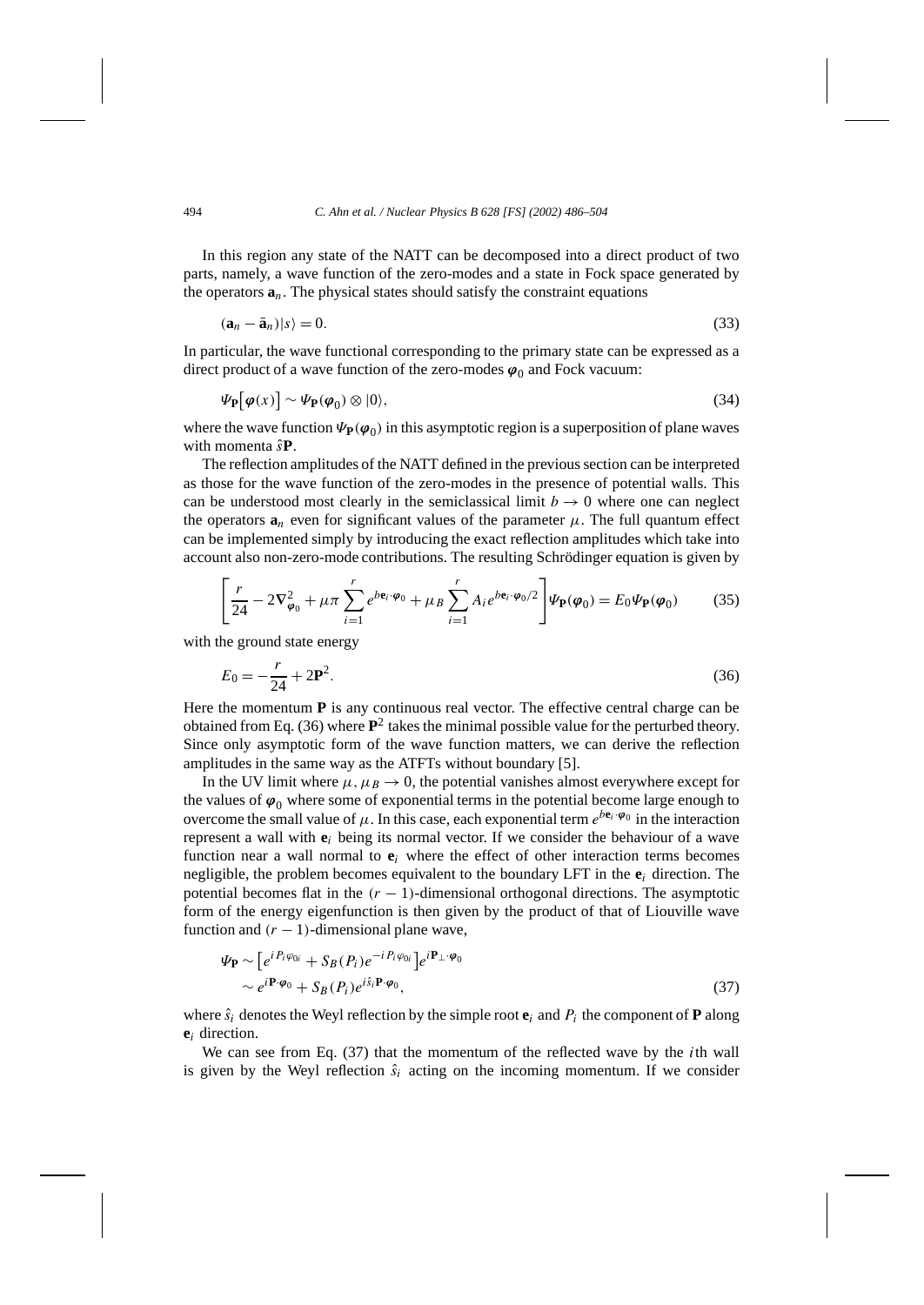the reflections from all the potential walls, the wave function in the asymptotic region is a superposition of the plane waves reflected by potential walls in different ways. The momenta of these waves form the orbit of the Weyl group  $W$  of the Lie algebra  $G$ ;

$$
\Psi_{\mathbf{P}}(\varphi_0) \simeq \sum_{\hat{s} \in \mathcal{W}} A(\hat{s} \mathbf{P}) e^{i\hat{s} \mathbf{P} \cdot \varphi_0}.
$$
\n(38)

This is indeed the wave function representation of the primary field in the asymptotic region.

It follows from Eq. (37) that the amplitudes  $A(\mathbf{P})$  satisfy the relations

$$
\frac{A(\hat{s}_i \mathbf{P})}{A(\mathbf{P})} = S_B(P_i). \tag{39}
$$

For a general Weyl element *s*ˆ which can be represented by a product of the Weyl elements  $\hat{s}_i$  associated with the simple roots by  $\hat{s} = \hat{s}_{i_k}\hat{s}_{i_{k-1}}\cdots\hat{s}_{i_1}$ , the above equation can be generalized to

$$
\frac{A(\hat{s}_{i_k}\cdots\hat{s}_{i_1}\mathbf{P})}{A(\mathbf{P})} = S_B(\mathbf{P}\cdot\mathbf{e}_{i_1})S_B(\hat{s}_{i_1}\mathbf{P}\cdot\mathbf{e}_{i_2})\n\times S_B(\hat{s}_{i_2}\hat{s}_{i_1}\mathbf{P}\cdot\mathbf{e}_{i_3})\cdots S_B(\hat{s}_{i_{k-1}}\cdots\hat{s}_{i_1}\mathbf{P}\cdot\mathbf{e}_{i_k}).
$$
\n(40)

Using the properties of the Weyl group and the explicit form of the amplitude  $S_B(P)$  in Eq. (22), it is straightforward to verify that the following function *A(***P***)* satisfies Eqs. (39) and (40):

$$
A(\mathbf{P}) = \left(\pi \mu \gamma (b^2) b^{2-2b^2}\right)^{i\rho \cdot \mathbf{P}/b} \prod_{\alpha > 0} G_B(P_\alpha | s_1, s_2),\tag{41}
$$

where  $P_\alpha = \alpha \cdot P$  is a scalar product with a positive root  $\alpha$ . This result is valid for all simplylaced Lie algebras. Major difference in the NATTs is that the values of *s* parameters should be fixed since there are no free boundary parameters in the NATTs. Comparing Eqs. (10) and  $(20)$ , one can find that for the  $(+)$  BC

$$
s^{(+)} = \frac{ib}{2},\tag{42}
$$

and for the free BC  $(f)$  using duality

$$
s^{(f)} = \frac{i}{2b}.\tag{43}
$$

Therefore, the boundary reflection amplitudes of the NATTs for the four combinations of the two BCs are given by Eq.  $(22)$  with  $s_1$  and  $s_2$ 

$$
\begin{aligned}\n &\text{(++)} \quad \longleftrightarrow \quad s_1 = \frac{ib}{2}, \quad s_2 = \frac{ib}{2}, \\
&\text{(+)} \quad \longleftrightarrow \quad s_1 = \frac{ib}{2}, \quad s_2 = \frac{i}{2b}, \\
&\text{(f+)} \quad \longleftrightarrow \quad s_1 = \frac{i}{2b}, \quad s_2 = \frac{ib}{2}, \\
&\text{(f)} \quad \longleftrightarrow \quad s_1 = \frac{i}{2b}, \quad s_2 = \frac{i}{2b}.\n \end{aligned}
$$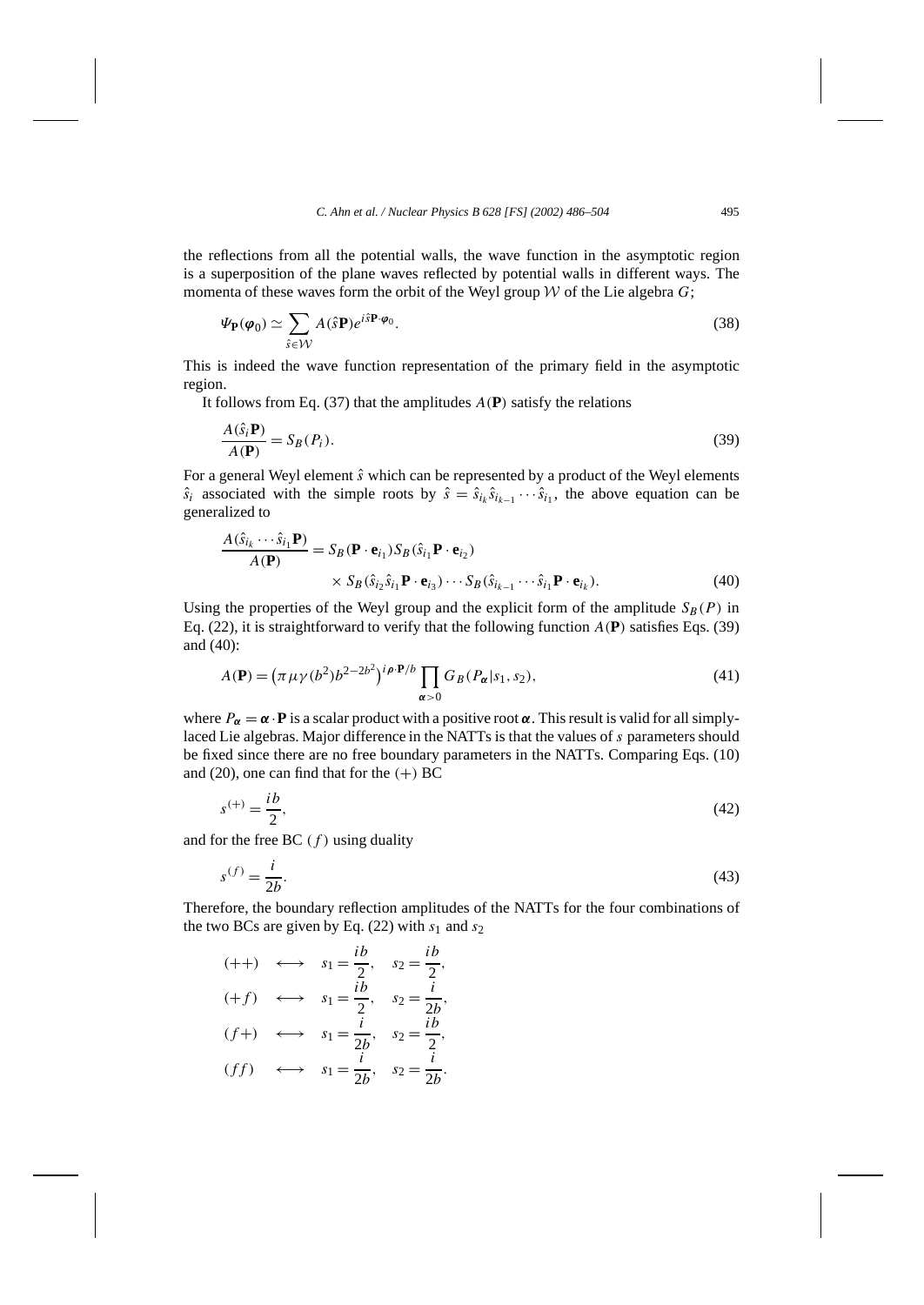The boundary reflection amplitudes of the NATTs with *(*++*)* BCs have been derived more rigorously from the generalized functional relations method along with boundary degenerate operators in [10]. It is straightforward to check that these two independent derivations match exactly. This confirms the validity of our wave functional interpretation.

#### **4. Quantization condition and scaling function**

In this section we derive the UV asymptotic expressions for the effective central charges using the quantization conditions satisfied by the wave functionals confined in the potential well. When perturbed by the bulk and boundary operators associated with the affine root, the NATTs become the ATFTs with boundary equation (1). The perturbations provide additional potential wall which confines the wave functional in the multi-dimensional potential well, i.e., the Weyl chamber. Once confined in the well, the wave functional is quantized and has discrete energy levels. The derivation of the quantization condition is exactly identical to the bulk only case [5] if one substitute the bulk reflection amplitude to the boundary one. The quantization condition becomes

$$
\left(\pi\,\mu\gamma\,(b^2)b^{2-2b^2}\right)^{ih\mathbf{P}\cdot\hat{\mathbf{s}}\mathbf{e}_0/b}\prod_{\alpha>0}\left[\frac{G_B(-\mathbf{P}\cdot\hat{\mathbf{s}}\alpha)}{G_B(\mathbf{P}\cdot\hat{\mathbf{s}}\alpha)}\right]^{-\hat{\mathbf{s}}\alpha\cdot\hat{\mathbf{s}}\mathbf{e}_0}=1.\tag{44}
$$

Since the Weyl element  $\hat{s}$  is arbitrary, Eq. (44) leads to the following condition for the lowest energy state

$$
2hQLP = 2\pi \rho - \sum_{\alpha > 0} \alpha \delta_B(P_\alpha),\tag{45}
$$

where *ρ* is the Weyl vector and

$$
L = -\frac{1}{2(1+b^2)} \log[\pi \mu \gamma (b^2) b^{2-2b^2}],
$$

and

$$
\delta_B(P) = i \log \frac{G_B(P)}{G_B(-P)}.\tag{46}
$$

This is the quantization condition for the momentum **P** in the  $\mu \rightarrow 0$  limit. We see that each positive root *α* causes an effective phase shift of Liouville type.

Now we consider the system defined on a strip with a width *R*. When we scale back the size from *R* to  $\pi$ , the parameter  $\mu$  in the action (1) changes to

$$
\mu \to \mu \left(\frac{R}{\pi}\right)^{2(1+b^2)}.\tag{47}
$$

The  $\mu \rightarrow 0$  limit is realized as the deep UV limit  $R \rightarrow 0$ . The rescaling changes the definition of *L* in Eq. (45) by

$$
L = -\log\frac{R}{\pi} - \frac{1}{2(1+b^2)}\log[\pi\,\mu\,\gamma\,(b^2)b^{2-2b^2}].\tag{48}
$$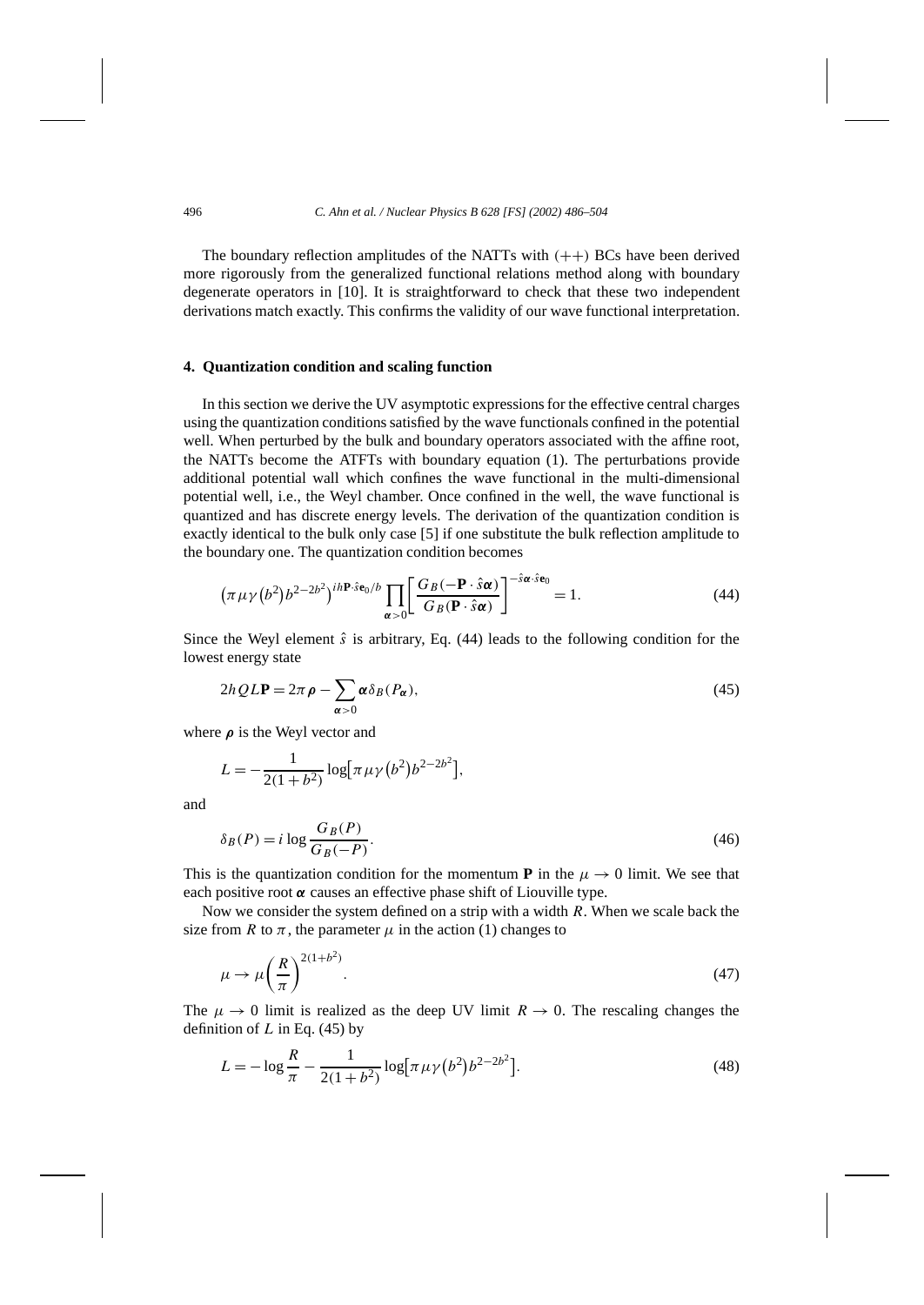The ground state energy with the circumference *R* is given by

$$
E(R) = -\frac{\pi c_{\text{eff}}}{24R} \quad \text{with} \quad c_{\text{eff}} = r - 48\mathbf{P}^2,\tag{49}
$$

where **P** satisfies Eq. (45).

In this limit, Eq. (45) can be solved perturbatively. For this we expand the function  $\delta_B(P)$  in Eq. (46) in powers of *P*,

$$
\delta_B(P) = \delta_1(b)P + \delta_3(b)P^3 + \delta_5(b)P^5 \cdots,
$$
\n<sup>(50)</sup>

where

$$
\delta_1(b) = -2\gamma_E(b+1/b) - 2(b-1/b)\log b \n+ 2\int_0^\infty \frac{dt}{t} \left[ \frac{2t\cosh^2(bt/2)}{\sinh(bt)\sinh(t/b)} - \frac{t(e^{-bt} + e^{-t/b})}{(1 - e^{-bt})(1 - e^{-t/b})} \right],
$$
\n
$$
\delta_3(b) = \frac{8}{3}(b^3 + b^{-3})\zeta(3) - \frac{8}{3}\int_0^\infty dt \left[ \frac{t^2\cosh^2(bt/2)}{\sinh(bt)\sinh(t/b)} - \frac{t^2(e^{-bt} + e^{-t/b})}{2(1 - e^{-bt})(1 - e^{-t/b})} \right],
$$
\n
$$
\delta_5(b) = -\frac{32}{5}(b^5 + b^{-5})\zeta(5) + \frac{8}{15}\int_0^\infty dt \left[ \frac{t^4\cosh^2(bt/2)}{\sinh(bt)\sinh(t/b)} - \frac{t^4(e^{-bt} + e^{-t/b})}{2(1 - e^{-bt})(1 - e^{-t/b})} \right].
$$

Using the relation

$$
\sum_{\alpha>0}(\alpha)^a(\alpha)^b=h\delta^{ab},
$$

we obtain

$$
h\mathbf{IP} = 2\pi \rho - \delta_3(b) \sum_{\alpha > 0} \alpha(P_\alpha)^3 - \delta_5(b) \sum_{\alpha > 0} \alpha(P_\alpha)^5 - \cdots,
$$

with

$$
l \equiv 2QL + \delta_1. \tag{51}
$$

The above equation can be solved iteratively in powers of 1*/l*. Inserting the solution into Eq. (49), we find

$$
c_{\text{eff}} = r - \frac{4r(h+1)}{h} \left[ \left( \frac{2\pi}{l} \right)^2 - \frac{24\delta_3}{2\pi} \left( \frac{2\pi}{l} \right)^5 D_4 - \frac{24\delta_5}{2\pi} \left( \frac{2\pi}{l} \right)^7 D_6 + \mathcal{O}(l^{-8}) \right],\tag{52}
$$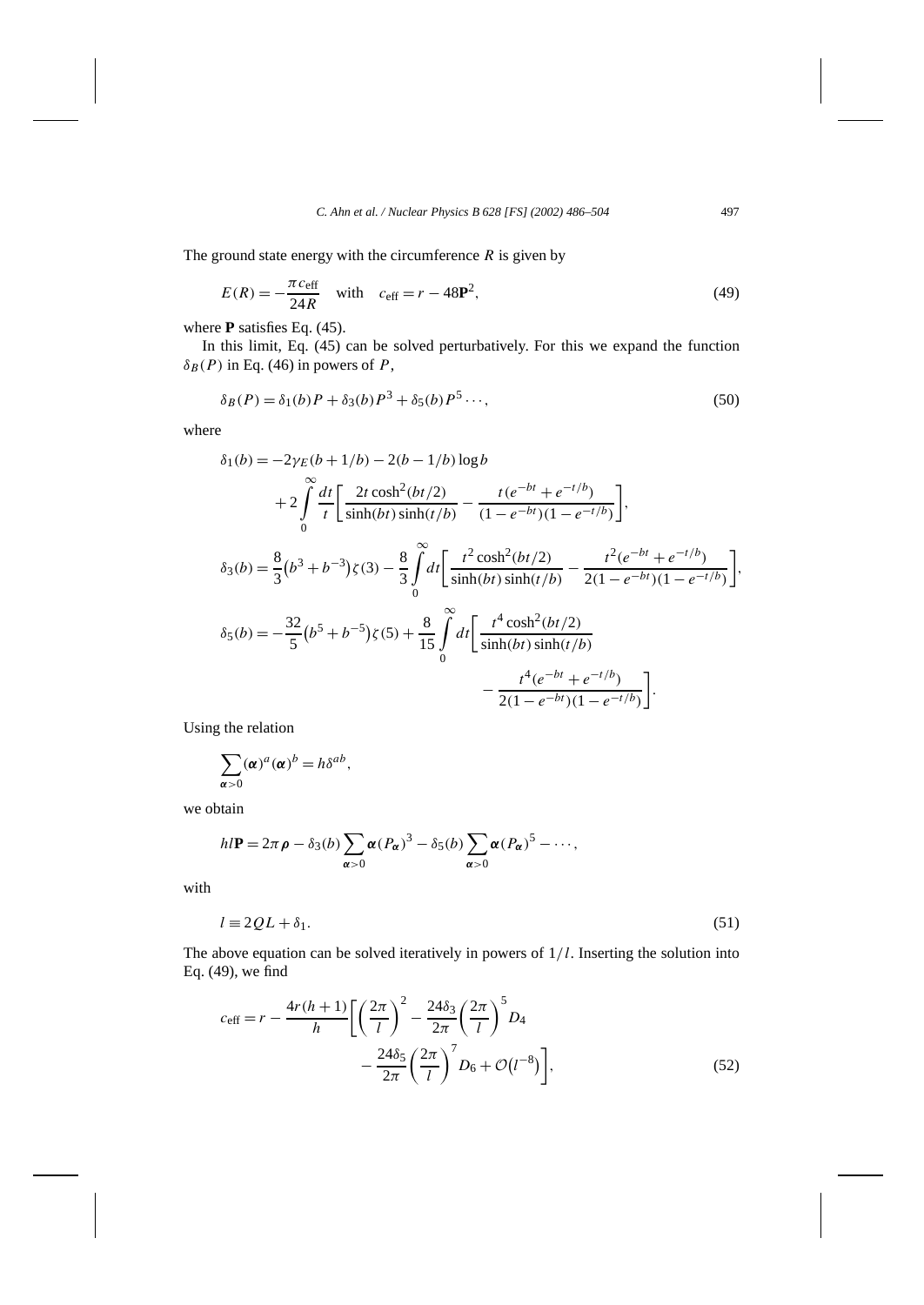where the coefficients are given by

$$
D_4 = \frac{1}{r(h+1)h^4} \sum_{\alpha>0} \rho_\alpha^4 = \frac{2n^2 - 3}{60n^2},
$$
  

$$
D_6 = \frac{1}{r(h+1)h^6} \sum_{\alpha>0} \rho_\alpha^6 = \frac{(n^2 - 2)(3n^2 - 5)}{168n^4},
$$

for the  $A_{n-1}$  algebra.

#### **5. Numerical comparison**

We will compute effective central charges  $c_{\text{eff}}(R)$  of the  $A_2$ ,  $A_3$ , and  $A_4$  ATFTs as a function of  $\bar{m}R$  for the BCs mentioned above following [5]. In order to compare the numerical data with our results based on the reflection amplitudes, we fit the numerical data for  $c_{\text{eff}}(R)$  from the TBA equations for many different values of  $R$  with the function (52), where  $\delta_1$ ,  $\delta_3$  and  $\delta_5$  are considered as the fitting parameters. For this comparison the relation (6) between the parameter  $\mu$  in the action and parameter  $\bar{m}$  for the particle masses is used. These parameters  $\delta_i$ 's are then compared with Eq. (51) defined from the reflection amplitude of the LFT. Since we already separate out the dependence on the Lie algebra *G*, our numerical results for the parameters  $\delta_i$ 's should be independent of *G*.

# *5.1. (*++*) and (ff ) boundary conditions*

These two BCs are related by the dual transform  $B \to 1 - B$ . Hence, it is enough to consider  $(++)$  BC only for  $0 < B < 1$ . The fugacity is given by

$$
\lambda_j^{(++)}(\theta) = R_j^{(+)}\left(\theta + \frac{i\pi}{2}\right)R_j^{(+)}\left(-\theta + \frac{i\pi}{2}\right) \tag{53}
$$

and the reflection amplitudes are given by Eq. (45) with  $s_1 = s_2 = ib/2$ . Tables 1–3 show the values of parameters  $\delta_i$ 's obtained numerically from TBA equations for various values of the coupling constant *B* in  $A_2$ ,  $A_3$ , and  $A_4$  ATFTs. We see that they are in excellent agreement with those values of *δi*'s following from the reflection amplitudes supplemented with Eq. (6). Thus numerical TBA analysis fully supports the validity of our whole scheme based on the reflection amplitude,  $\mu$ – $\bar{m}$  relation, the shift and the quantization condition on **P**.

The agreement of  $\delta_5$  becomes less accurate for the cases with high rank partly due to the numerical errors in higher order calculations. Another reason comes from the fact that neglected terms in the  $1/l$  expansion (the order of  $O(1/l^8)$ ) or higher) in Eq. (52) may not be sufficiently small compared with terms with  $\delta_5$ . However, one can in principle reduce these errors by increasing the accuracy of the numerical calculations. There are also corrections of  $\mathcal{O}(R^{\gamma})$  to the expansion of  $c_{\text{eff}}(R)$  in power series of  $1/l$  which increase as *B* goes to zero. This explains why the discrepancies in the tables increase as *B* decreases.

In Fig. 1, we also plot the scaling functions  $c_{\text{eff}}(R)$  as a function of *R* setting  $\bar{m} = 1$ for different ATFTs in two ways. The first is the curves generated by the TBA equations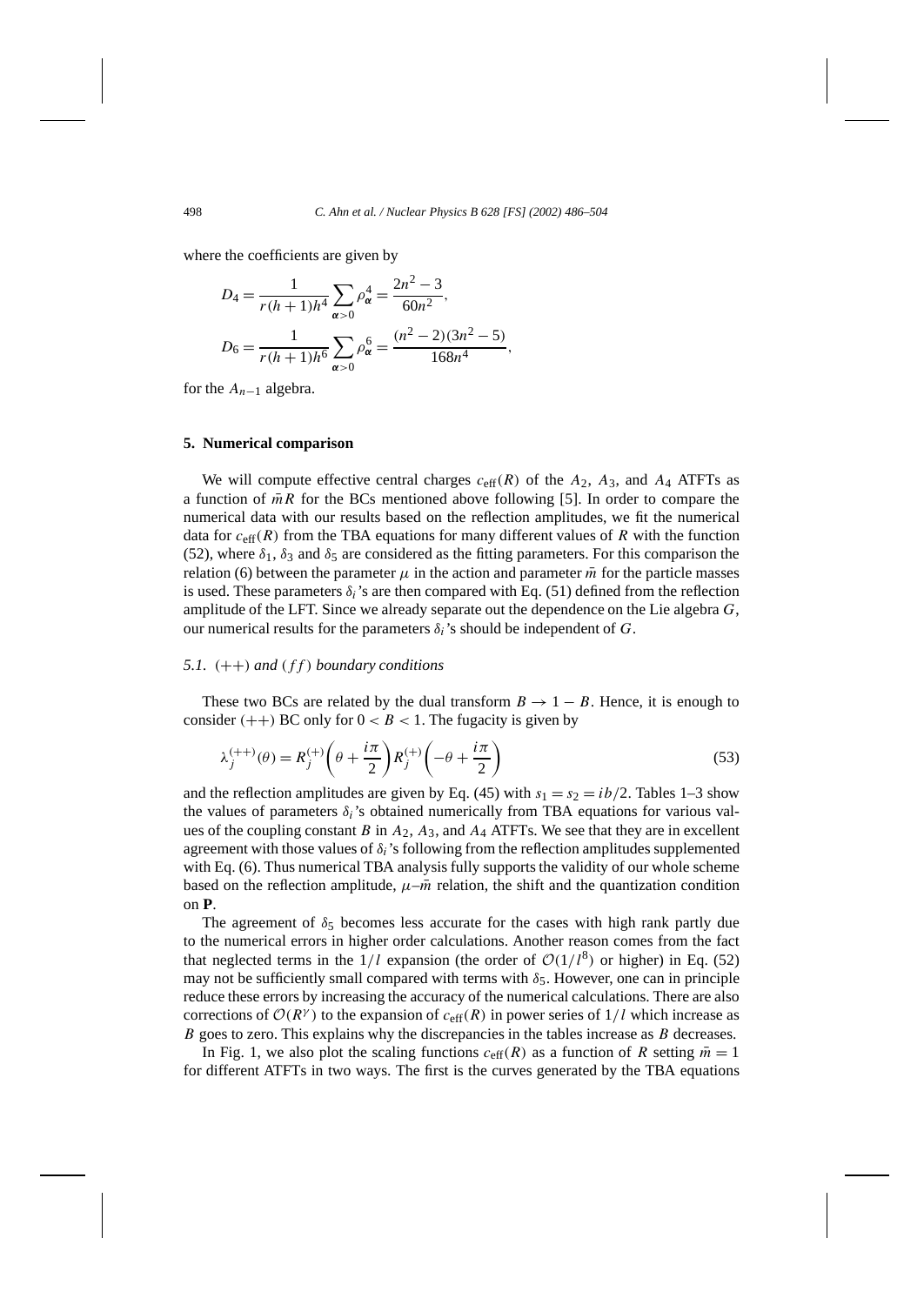|      | $\sim$ $\sim$<br>$\cdots$ |                          |                          |                          |
|------|---------------------------|--------------------------|--------------------------|--------------------------|
| B    | $\delta_1^{(RA)}$         | $\sqrt{\text{TBA}}(A_2)$ | $\sqrt{\text{TBA}}(A_3)$ | $\sqrt{\text{TBA}}(A_4)$ |
| 0.25 | $-8.12340$                | $-8.12344$               | $-8.12345$               | $-8.12345$               |
| 0.30 | $-6.15569$                | $-6.15571$               | $-6.15572$               | $-6.15572$               |
| 0.35 | $-4.73422$                | $-4.73423$               | $-4.73423$               | $-4.73423$               |
| 0.40 | $-3.68012$                | $-3.68013$               | $-3.68013$               | $-3.68013$               |
| 0.45 | $-2.89175$                | $-2.89175$               | $-2.89175$               | $-2.89175$               |
| 0.50 | $-2.30886$                | $-2.30886$               | $-2.30886$               | $-2.30887$               |
| 0.55 | $-1.89627$                | $-1.89627$               | $-1.89627$               | $-1.89627$               |
| 0.60 | $-1.63628$                | $-1.63628$               | $-1.63628$               | $-1.63628$               |
| 0.65 | $-1.52627$                | $-1.52627$               | $-1.52627$               | $-1.52627$               |
| 0.70 | $-1.58079$                | $-1.58079$               | $-1.58079$               | $-1.58079$               |
| 0.75 | $-1.84022$                | $-1.84022$               | $-1.84022$               | $-1.84022$               |
| 0.80 | $-2.39472$                | $-2.39472$               | $-2.39473$               | $-2.39455$               |

Table 1  $\delta_1^{(RA)}$  vs.  $\delta_1^{(TBA)}$  for  $A_2$ ,  $A_3$ , and  $A_4$  ATFTs for (++) BC

Table 2  $\delta_3^{\text{(RA)}}$  vs.  $\delta_3^{\text{(TBA)}}$  for  $A_2$ ,  $A_3$ , and  $A_4$  ATFTs for (++) BC

| B    | $\delta_3^{(RA)}$ | $\sqrt{\text{TBA}}(A_2)$<br>$\delta_{\alpha}$ | (TBA)<br>$(A_3)$<br>$0\lambda$ | $_{e}$ (TBA)<br>$(A_4)$ |
|------|-------------------|-----------------------------------------------|--------------------------------|-------------------------|
| 0.25 | 32.5848           | 32.6563                                       | 32.6634                        | 32.6677                 |
| 0.30 | 22.1701           | 22.2054                                       | 22.2095                        | 22.2113                 |
| 0.35 | 15.6353           | 15.6524                                       | 15.6549                        | 15.6560                 |
| 0.40 | 11.3251           | 11.3327                                       | 11.3343                        | 11.3350                 |
| 0.45 | 8.40246           | 8.40505                                       | 8.40615                        | 8.40663                 |
| 0.50 | 6.41097           | 6.41084                                       | 6.41165                        | 6.41200                 |
| 0.55 | 5.09233           | 5.09070                                       | 5.09136                        | 5.09164                 |
| 0.60 | 4.30543           | 4.30291                                       | 4.30349                        | 4.30374                 |
| 0.65 | 3.99324           | 3.99008                                       | 3.99064                        | 3.99088                 |
| 0.70 | 4.18219           | 4.17842                                       | 4.17903                        | 4.17928                 |
| 0.75 | 5.02369           | 5.01914                                       | 5.01987                        | 5.02180                 |
| 0.80 | 6.93616           | 6.93039                                       | 6.93375                        | 7.29485                 |

Table 3  $\delta_5^{\text{(RA)}}$  vs.  $\delta_5^{\text{(TBA)}}$  for  $A_2$ ,  $A_3$ , and  $A_4$  ATFTs for (++) BC

| B    | $\delta_5^{(RA)}$ | $\sqrt{\text{TBA}}(A_2)$ | $\sqrt{\text{TBA}}(A_3)$ | $_{\circ}$ (TBA)<br>$(A_4)$<br>$\sigma_{\zeta}$ |
|------|-------------------|--------------------------|--------------------------|-------------------------------------------------|
| 0.25 | $-206.638$        | $-208.099$               | $-208.050$               | $-208.047$                                      |
| 0.30 | $-110.087$        | $-110.739$               | $-110.726$               | $-110.720$                                      |
| 0.35 | $-62.0830$        | $-62.3780$               | $-62.3798$               | $-62.3796$                                      |
| 0.40 | $-36.3095$        | $-36.4358$               | $-36.4434$               | $-36.4458$                                      |
| 0.45 | $-21.7458$        | $-21.7885$               | $-21.7986$               | $-21.8021$                                      |
| 0.50 | $-13.2727$        | $-13.2721$               | $-13.2833$               | $-13.2874$                                      |
| 0.55 | $-8.33556$        | $-8.31104$               | $-8.32307$               | $-8.32744$                                      |
| 0.60 | $-5.61763$        | $-5.57761$               | $-5.59071$               | $-5.59551$                                      |
| 0.65 | $-4.48789$        | $-4.43462$               | $-4.44955$               | $-4.45501$                                      |
| 0.70 | $-4.82305$        | $-4.75409$               | $-4.77232$               | $-4.77893$                                      |
| 0.75 | $-7.15865$        | $-7.06574$               | $-7.09021$               | $-7.12790$                                      |
| 0.80 | $-13.5875$        | $-13.4502$               | $-13.5398$               | $-21.0323$                                      |
|      |                   |                          |                          |                                                 |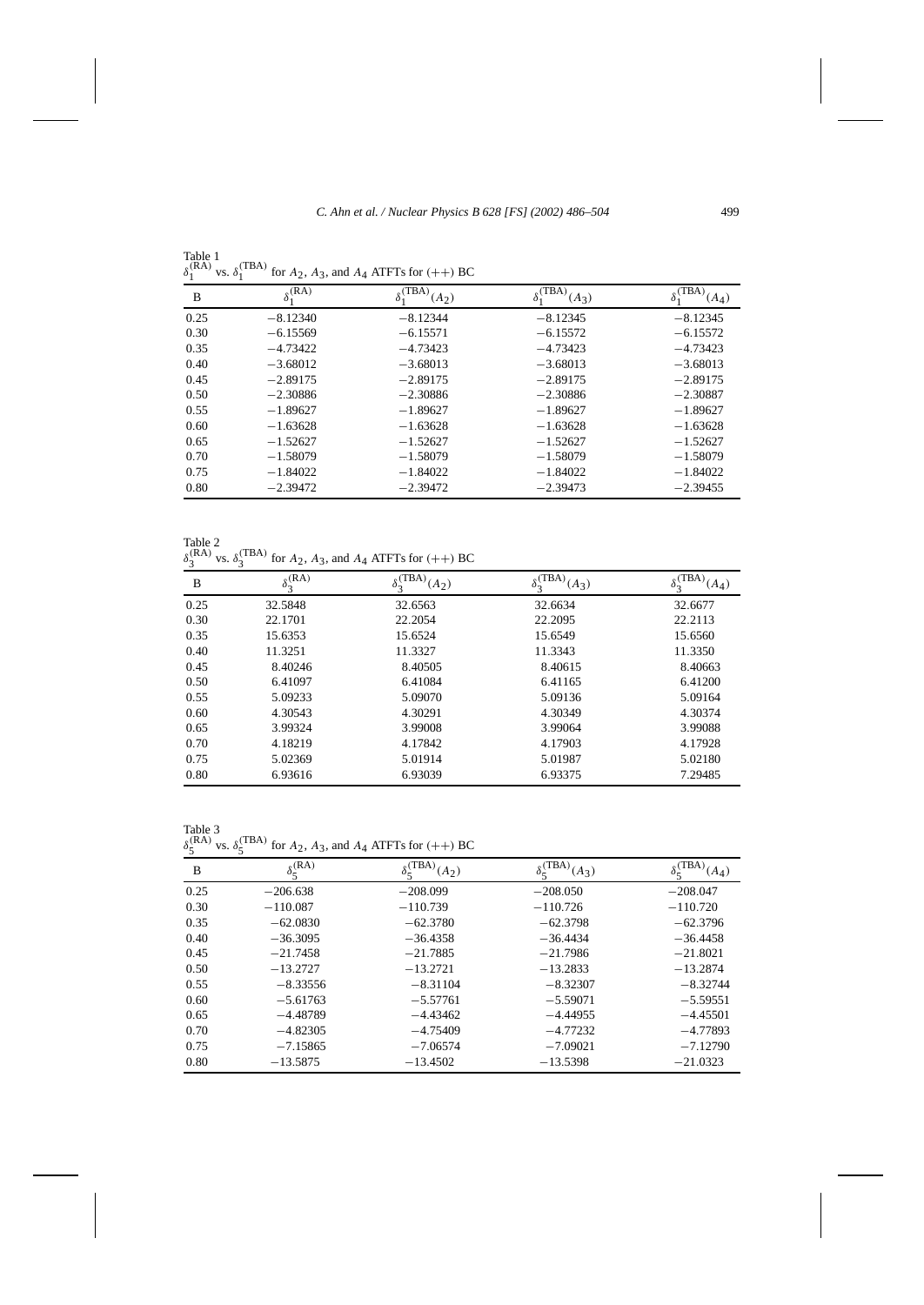

Fig. 1. Plot of *c*eff for *A*2, *A*3, *A*<sup>4</sup> ATFTs at *B* = 0*.*4 for *(*++*)* BC.



Fig. 2. Plot of *c*eff for *A*<sup>2</sup> ATFTs for *(*++*)* BC without any vacuum energy (dotted line) and with boundary vacuum energy (dashed line). Including both energies (solid line), two results become identical upto  $R ∼ O(1)$ .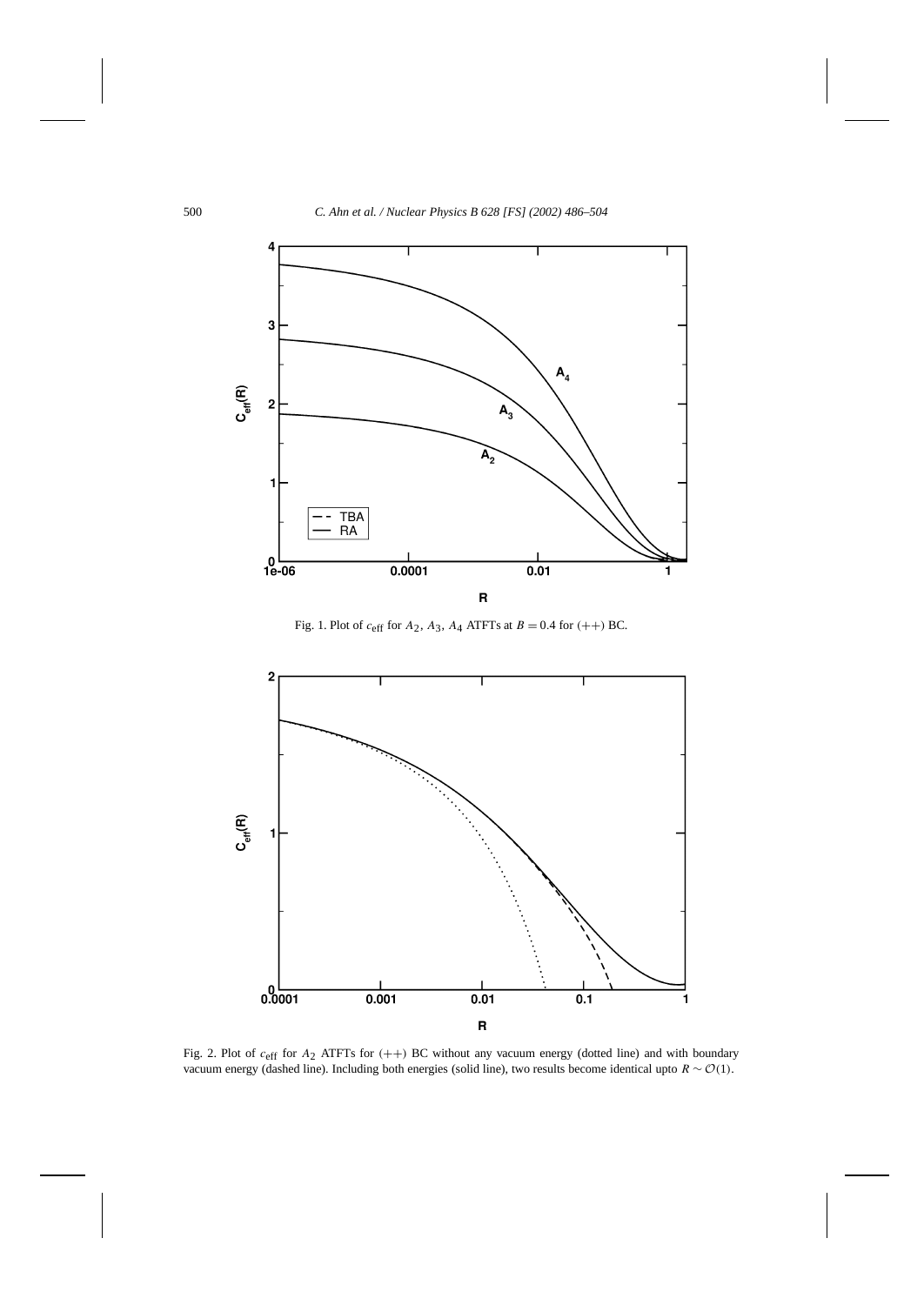and the second by the reflection amplitudes. To compare the same objects, one should add to the second case the contribution from the vacuum energy terms. In addition to the dual symmetric bulk contribution given by [21]

$$
\Delta c_{\text{Bulk}} = \frac{3\bar{m}^2 R^2}{2\pi} \frac{\sin(\pi/h)}{\sin(\pi B/h)\sin(\pi(1-B)/h)},\tag{54}
$$

one should consider the boundary contribution. This is given by  $2\Delta c_{\text{bound}}$  where  $\Delta c_{\text{bound}}$  is the boundary vacuum energy obtained in [10]

$$
\Delta c_{\text{boun}}(b) = \frac{6\bar{m}R\cos(\pi/2h)}{\sin(\pi B/2h)\sin(\pi(1-B)/2h)}.\tag{55}
$$

These terms are negligible in the UV region. The "experimental" observation that two results agree well even for large values of *R* can provide nonperturbative check for the boundary vacuum energies. To illustrate the accurate agreement, we plot  $c_{\text{eff}}(R)$  as a function of *R* for  $A_2$  ATFT in Fig. 2. The dotted line is without any vacuum energies. Including the bulk vacuum energy  $\Delta c_{\text{Bulk}}$ , we obtain the dashed line. Finally, correcting with the boundary vacuum energy  $2\Delta c_{\text{boun}}$  we can obtain the  $c_{\text{eff}}(R)$  graphs which are identical upto  $R \sim \mathcal{O}(1)$  as shown in Fig. 1.

# *5.2.*  $(+f)$  *and*  $(f+)$  *boundary conditions*

The fugacity for these two equivalent BCs is given by

$$
\lambda_j^{(+f)}(\theta) = R_j^{(+)} \left( b, \theta + \frac{i\pi}{2} \right) R_j^{(+)} \left( \frac{1}{b}, -\theta + \frac{i\pi}{2} \right)
$$
(56)

and the reflection amplitudes by  $s_1 = ib/2$  and  $s_2 = i/(2b)$ . These two BCs are equivalent since they are related by exchanging the left and right boundaries. Furthermore, they are self-dual as one can see from Eq. (56). Therefore, we can consider  $0 < B < 1/2$  only. Using the same procedure, we can compare two results in Tables 4–6.

In Fig. 3, we also plot the scaling functions  $c_{\text{eff}}(R)$  as a function of R setting  $\bar{m}=1$ by considering both the bulk and boundary vacuum energies. In particular, the boundary energy is given by

$$
\Delta c_{\text{boun}} = \Delta c_{\text{boun}}(b) + \Delta c_{\text{boun}}(1/b). \tag{57}
$$

This agreement is a nonperturbative proof of the duality conjecture.

| $\mathfrak{o}_1$<br>$VS.$ $O1$<br>for $A_2$ , $A_3$ , and $A_4$ AIFIS for $(+1)$ BU |                   |                          |                 |                  |  |
|-------------------------------------------------------------------------------------|-------------------|--------------------------|-----------------|------------------|--|
| B                                                                                   | $\delta_1^{(RA)}$ | $\sqrt{\text{TBA}}(A_2)$ | [BA)<br>$(A_3)$ | (TBA)<br>$(A_4)$ |  |
| 0.20                                                                                | $-8.40840$        | $-8.40846$               | $-8.40846$      | $-8.40822$       |  |
| 0.25                                                                                | $-6.02901$        | $-6.02904$               | $-6.02904$      | $-6.02903$       |  |
| 0.30                                                                                | $-4.47772$        | $-4.47773$               | $-4.47774$      | $-4.47773$       |  |
| 0.35                                                                                | $-3.45078$        | $-3.45079$               | $-3.45079$      | $-3.45079$       |  |
| 0.40                                                                                | $-2.79439$        | $-2.79440$               | $-2.79440$      | $-2.79439$       |  |
| 0.45                                                                                | $-2.42719$        | $-2.42719$               | $-2.42719$      | $-2.42719$       |  |
| 0.50                                                                                | $-2.30886$        | $-2.30886$               | $-2.30886$      | $-2.30886$       |  |

Table 4  $\delta_1^{\text{(RA)}}$  vs. *δ*  $\binom{(TBA)}{1}$  for  $A_2$ ,  $A_3$ , and  $A_4$  ATFTs for  $(+f)$  BC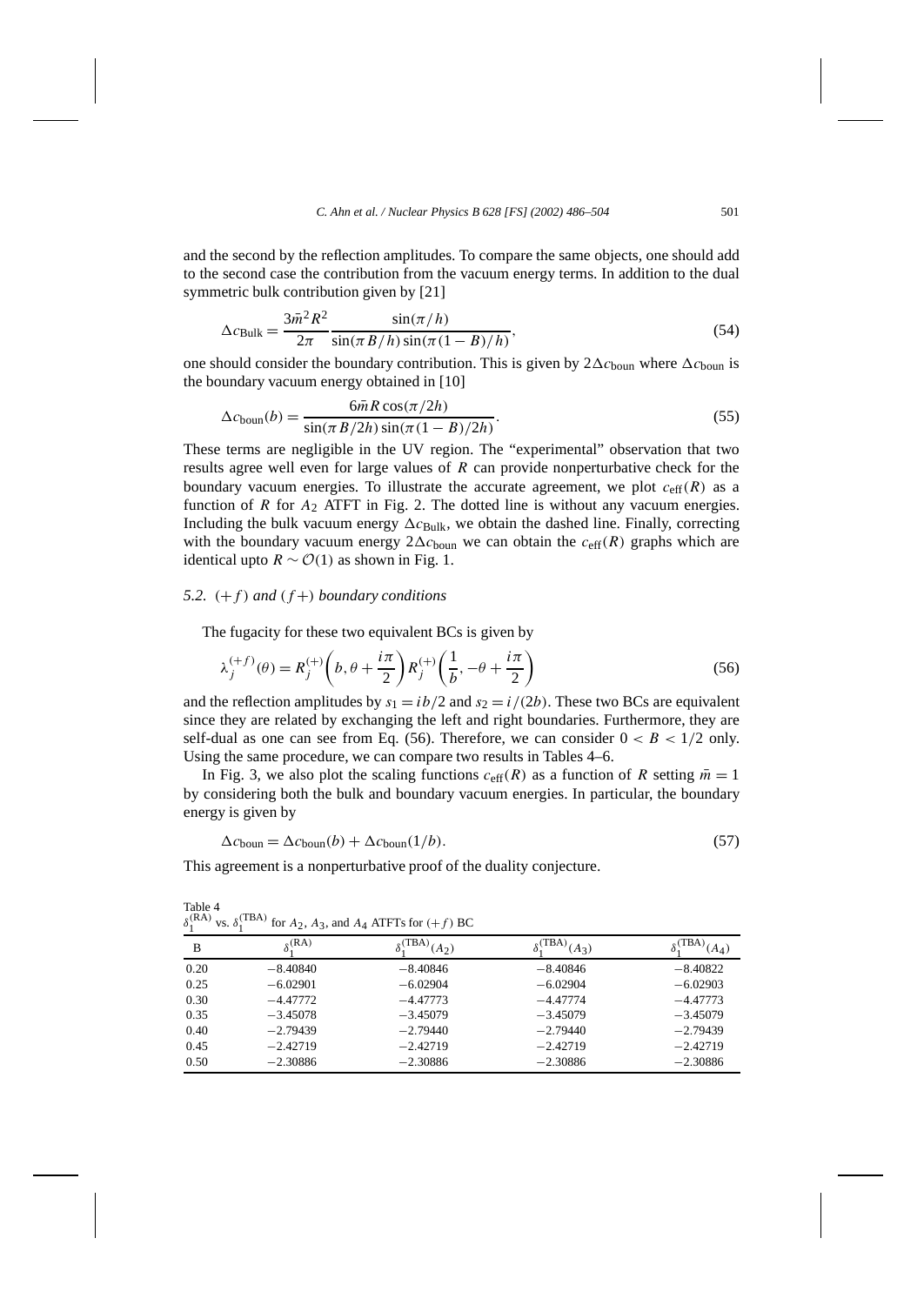| $\sigma_2$<br>$VS.$ $O2$<br>101 A <sub>2</sub> , A <sub>3</sub> , and A <sub>4</sub> AIFIS 101 ( $+11$ ) DC |                   |                                     |              |                  |  |
|-------------------------------------------------------------------------------------------------------------|-------------------|-------------------------------------|--------------|------------------|--|
| B                                                                                                           | $\delta_3^{(RA)}$ | $\Gamma$ (TBA)<br>(A <sub>2</sub> ) | $(TBA)(A_3)$ | (TBA)<br>$(A_4)$ |  |
| 0.20                                                                                                        | 47.6454           | 47.7694                             | 47.7812      | 48.1325          |  |
| 0.25                                                                                                        | 29.5225           | 29.5766                             | 29.5815      | 29.5700          |  |
| 0.30                                                                                                        | 19.1384           | 19.1616                             | 19.1642      | 19.1608          |  |
| 0.35                                                                                                        | 12.8599           | 12.8691                             | 12.8707      | 12.8711          |  |
| 0.40                                                                                                        | 9.08618           | 9.08921                             | 9.09027      | 9.09219          |  |
| 0.45                                                                                                        | 7.05398           | 7.05450                             | 7.05537      | 7.05780          |  |
| 0.50                                                                                                        | 6.41097           | 6.41084                             | 6.41165      | 6.41421          |  |

Table 5  $δ_3^{\text{(RA)}}$  vs. *δ*  $_{\text{S}}$ (TBA)  $_{\text{E}}$  $^{(1BA)}$  for  $A_2$ ,  $A_3$ , and  $A_4$  ATFTs for  $(+f)$  BC

Table 6  $\delta_5^{\text{(RA)}}$  vs.  $\delta_5^{\text{(TBA)}}$  for  $A_2$ ,  $A_3$ , and  $A_4$  ATFTs for  $(+f)$  BC

| B    | $\delta_{\zeta}^{(RA)}$ | $(A_2)$    | TBA)<br>$(A_3)$ | (A <sub>4</sub> ) |
|------|-------------------------|------------|-----------------|-------------------|
| 0.20 | $-419.960$              | $-422.929$ | $-422.818$      | $-420.097$        |
| 0.25 | $-200.593$              | $-201.713$ | $-201.666$      | $-200.605$        |
| 0.30 | $-102.893$              | $-103.327$ | $-103.316$      | $-102.898$        |
| 0.35 | $-54.4153$              | $-54.5765$ | $-54.5799$      | $-54.4176$        |
| 0.40 | $-29.2623$              | $-29.3138$ | $-29.3226$      | $-29.2635$        |
| 0.45 | $-16.9759$              | $-16.9859$ | $-16.9966$      | $-16.9766$        |
| 0.50 | $-13.2727$              | $-13.2721$ | $-13.2833$      | $-13.2733$        |



Fig. 3. Plot of  $c_{\text{eff}}$  for  $A_2$ ,  $A_3$ ,  $A_4$  ATFTs at  $B = 0.4$  for  $(+f)$  BC.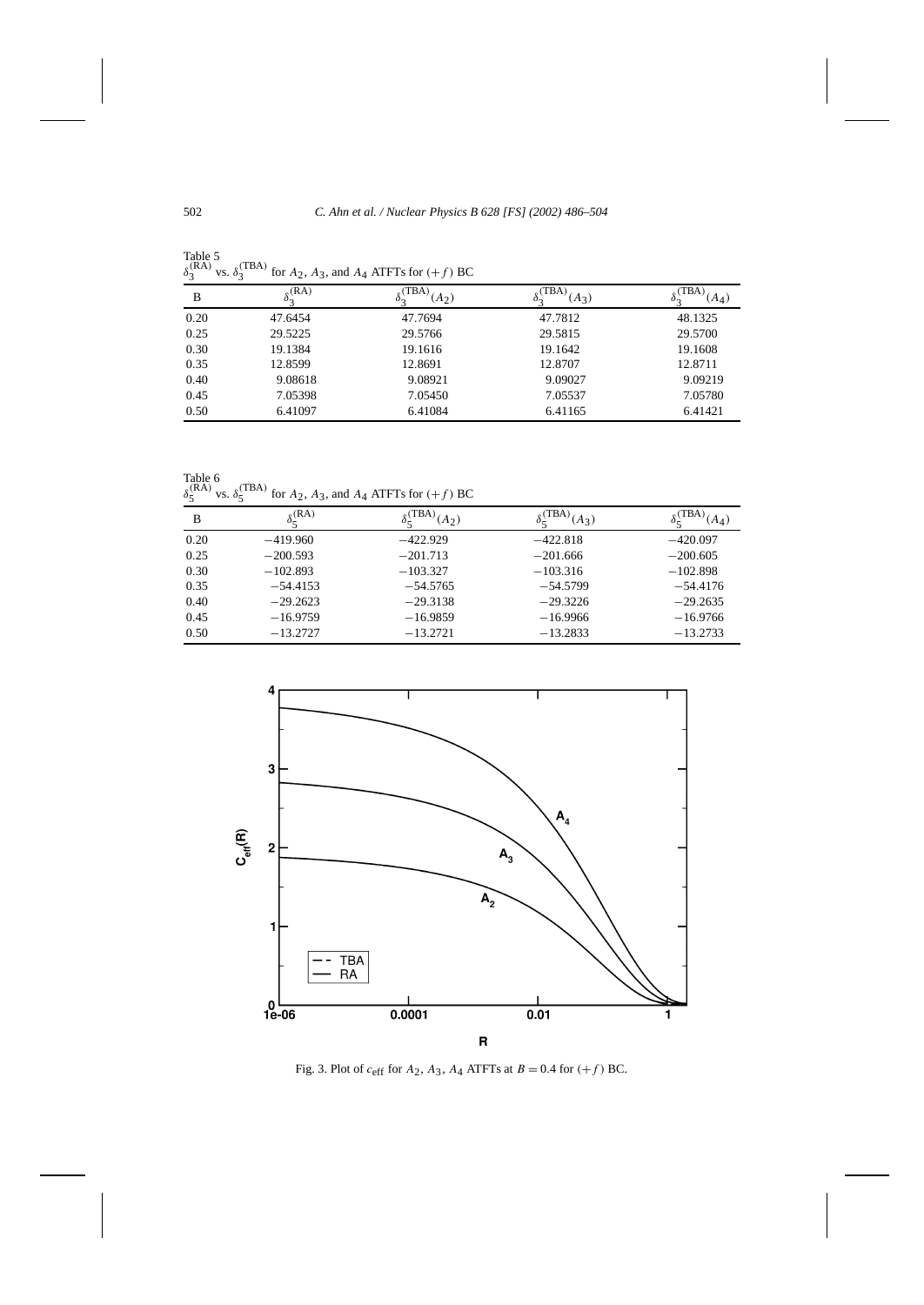#### **6. Concluding remarks**

In this paper we have derived the reflection amplitudes of the simply-laced ATFTs with integrable BCs by considering the quantum mechanical reflections of the wave functional in the Weyl chamber and show that the results are consistent with those from the functional relation method [10]. The quantization conditions arising from these amplitudes generate the ground state energies which are compared with the boundary TBA equations based on the bulk and boundary *S*-matrices. The excellent agreements of the two different approaches provide the nonperturbative checks for the conjectured boundary *S*-matrices of the simply-laced ATFTs with *(*+*)* BCs and its dual (free) BCs where the conjectured boundary vacuum energies play the essential role for the agreement to the order *R*1.

The two different approaches based on the quantum mechanical reflections and TBA analysis should in principle provide a useful nonperturbative check for different BCs such as all or some  $\eta_i = -1$  whose boundary *S*-matrices are conjectured in [22]. Boundary ATFTs with simply-laced Lie algebras other than *A*-series can be also studied in this way to fix the ambiguity in the CDD factors. Another interesting problem is to relate the "*L*-channel" TBA which generates the boundary entropy to the boundary one-point functions of the ATFTs. We hope to publish these results in other publications.

#### **Acknowledgements**

We thank V. Fateev and Al. Zamolodchikov for valuable discussions and Univ. Montpellier II, CNRS, and KIAS for hospitality. The work of C.K. was supported by the BK21 project of the Ministry of Education. This work is supported in part by KOSEF 1999-2-112-001-5 (CA,CR) and MOST-99-N6-01-01-A-5 (CA).

# **References**

- [1] A.B. Zamolodchikov, Int. J. Mod. Phys. A 4 (1989) 4235.
- [2] V. Fateev, S. Lukyanov, A. Zamolodchikov, Al. Zamolodchikov, Phys. Lett. B 406 (1997) 83.
- [3] A.B. Zamolodchikov, Al.B. Zamolodchikov, Nucl. Phys. B 477 (1996) 577.
- [4] C. Ahn, C. Kim, C. Rim, Nucl. Phys. B 556 (1999) 505.
- [5] C. Ahn, V. Fateev, C. Kim, C. Rim, B. Yang, Nucl. Phys. B 565 (2000) 611.
- [6] Al.B. Zamolodchikov, Nucl. Phys. B 342 (1990) 695.
- [7] C. Ahn, P. Baseilhac, V. Fateev, C. Kim, C. Rim, Phys. Lett. B 481 (2000) 114.
- [8] S. Ghoshal, A.B. Zamolodchikov, Int. J. Mod. Phys. A 9 (1993) 3841.
- [9] A. LeClair, G. Mussardo, H. Saleur, S. Skorik, Nucl. Phys. B 453 (1995) 581.
- [10] V. Fateev, Normalization factors, reflection amplitudes and integrable systems, hep-th/0103014; V. Fateev, Mod. Phys. Lett. A 16 (2001) 1201.
- [11] A. Arinstein, V. Fateev, A. Zamolodchikov, Phys. Lett. B 87 (1979) 389.
- [12] H.W. Braden, E. Corrigan, P.E. Dorey, R. Sasaki, Nucl. Phys. B 338 (1990) 689.
- [13] E. Corrigan, P. Dorey, R. Rietdijk, R. Sasaki, Phys. Lett. B 333 (1994) 83.
- [14] V.A. Fateev, A. Zamolodchikov, Al. Zamolodchikov, Boundary Liouville field theory I. Boundary state and boundary two-point function, hep-th/0001012.
- [15] Al.B. Zamolodchikov, private communication.